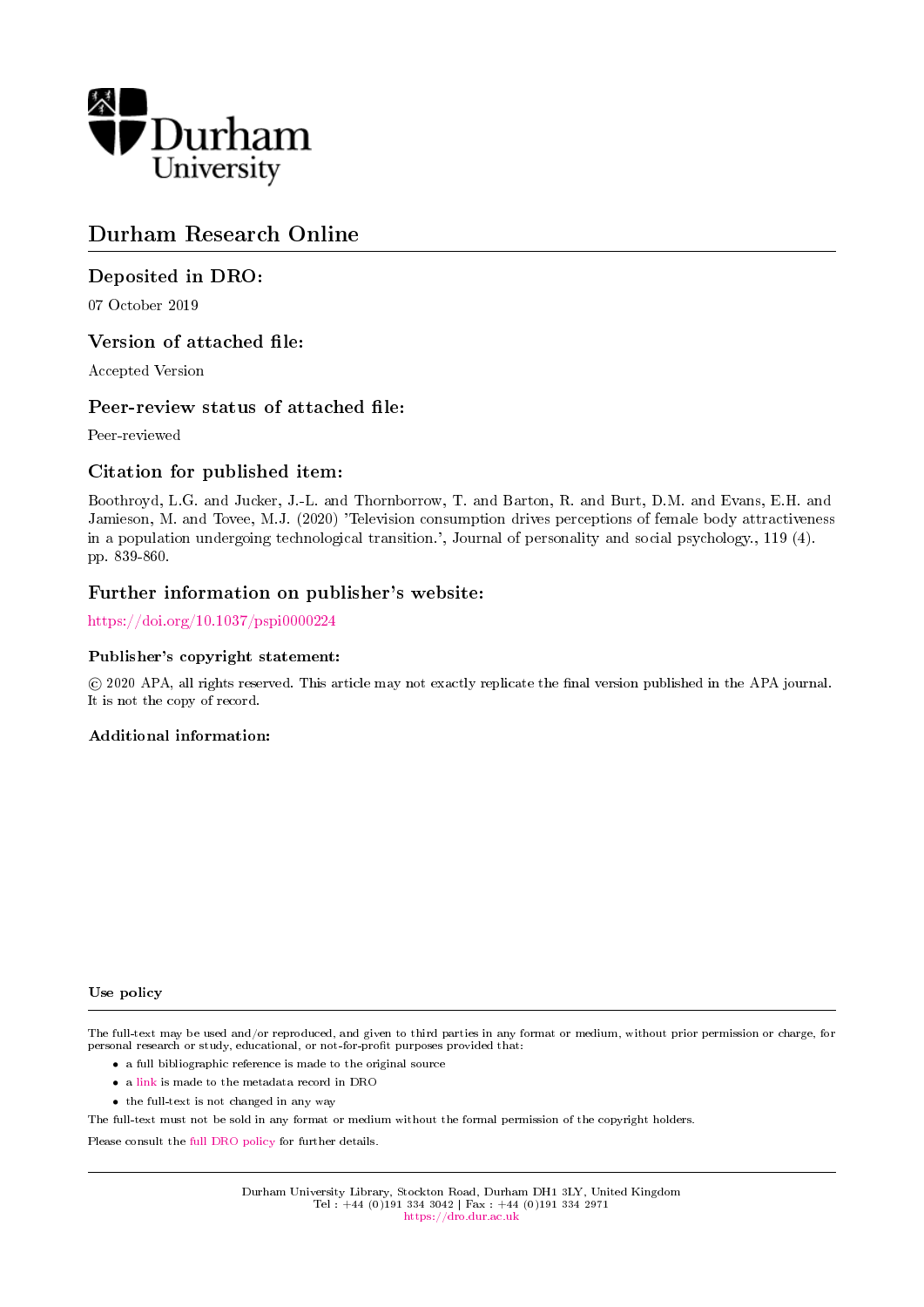## **Television Consumption Drives Perceptions of Female Body Attractiveness in a Population Undergoing Technological Transition**

Boothroyd, L.G.<sup>1\*</sup>, Jucker, J.-L.<sup>1,6\*</sup>, Thornborrow, T.<sup>2</sup>,. Barton, R.<sup>3</sup>, Burt, D.M., Evans, E.H.<sup>4</sup>, Jamieson, M.<sup>5</sup>, Tovee, M.J.<sup>2</sup>

\*These authors contributed equally

- 1. Department of Psychology, Durham University, Durham DH1 3LE, UK
- 2. School of Psychology, University of Lincoln, Lincoln LN6 7TS, UK
- 3. Department of Anthropology, Durham University, Durham DH1 3LE, UK
- 4. School of Psychology, Newcastle University, Newcastle NE2 4AX, UK
- 5. School of Social Sciences, University of East London, London E16 2RD, UK
- 6. Universidad de las Regiones Autónomas de la Costa Caribe Nicaragüense, Bluefields, Nicaragua

Authors for correspondence: [l.g.boothroyd@dur.ac.uk,](mailto:l.g.boothroyd@dur.ac.uk) [jeanluc.jucker@gmail.com](mailto:jeanluc.jucker@gmail.com)

**Author note:** The authors wish to thank our participants and hosts in the Pearl Lagoon Basin for their time and engagement. We also thank Ben Jones, Mario Weick and Cory Clark for comments on draft manuscripts, and Ric Crossman, Lisa DeBruine, Thomas Pollet and the Centre for Multilevel Modelling for statistical advice during both early and later stages of the research. The research was supported by a Leverhulme Research Grant (RPG-2013-113). Data and code available here: [OSF URL to be added].

### **Abstract**

Perceptions of physical attractiveness vary across cultural groups, particularly for female body size and shape. It has been hypothesised that visual media propagates Western 'thin ideals'. However, because cross-cultural studies typically consider groups highly differentiated on a number of factors, identifying the causal factors has thus far been impossible. In the present research, we conducted 'naturalistic' and controlled experiments to test the influence of media access on female body ideals in a remote region of Nicaragua by sampling from villages with and without regular television access. We found that greater television consumption remained a significant predictor of preferences for slimmer, curvier female figures after controlling for a range of other factors in an ethnically balanced sample of 299 individuals (150 female, aged 15-79) across 7 villages. Within-individual analyses in one village over 3 years also showed an association between increased TV consumption and preferences for slimmer figures amongst some participants. Finally, an experimental study in two low-media locations demonstrates that exposure to media images of fashion models can directly impact participants' body size ideals. We thus provide the first converging cross-sectional, longitudinal and experimental evidence from field-based research, that media exposure can drive changes in perceptions of female attractiveness.

**Keywords:** attractiveness; BMI; waist-hip ratio; Miskitu; Mestizo; Garifuna; Creole; body ideals; media; thin ideal; television; Nicaragua

Citation: Boothroyd, L.G., Jucker, J.-L., Thornborrow, T.,. Barton, R, Burt, D.M., Evans, E.H, Jamieson, M., Tovee, M.J. (in press) Television Consumption Drives Perceptions of Female Body Attractiveness in a Population Undergoing Technological Transition. *Journal of Personality and Social Psychology.*

A critical argument in studies of human interpersonal attraction, is the extent to which the traits we consider attractive are culturally specific versus 'universal'. While there is considerable cross-cultural agreement on some aspects of attractiveness, other preferences such as body weight ideals show striking cross-cultural variation (e.g., Ember, Ember, Korotayev & de Munck, 2005; Swami et al., 2010) even within otherwise similar populations (Tovée, Swami, Furnham, & Mangalparsad, 2006). While some authors have attempted to argue that cross-cultural variation may be driven by population differences in access to food resources (Swami & Tovée, 2006), others have highlighted the potential role of media in spreading a Western 'thin ideal' for women (Becker, Burwell, Gilman, Herzog, & Hamburg, 2002; Stice, Spangler, & Agras, 2001; Swami et al., 2010). Isolating such factors, however, is extremely challenging in cross-cultural research as they are typically strongly correlated across populations. The research on which the current paper is based took advantage of a remarkable field site to conduct naturalistic experiments into how cultural factors, in particular television access, may drive changes in perceptions of attractiveness, specifically for female body size and shape.

### **Ecological models of variation in body ideals.**

Evolutionary theorists have suggested that interpersonal attraction may function in part to identify the most advantageous social and intimate partners for a given ecological niche (e.g., Gangestad, Haselton & Buss, 2006). As such cultural variation in perceptions of attractiveness may derive from underlying 'conditional' adaptations expressing themselves differently in different ecological circumstances. For instance, multiple studies relying on aggregated group/state level data have found that pathogen prevalence is associated with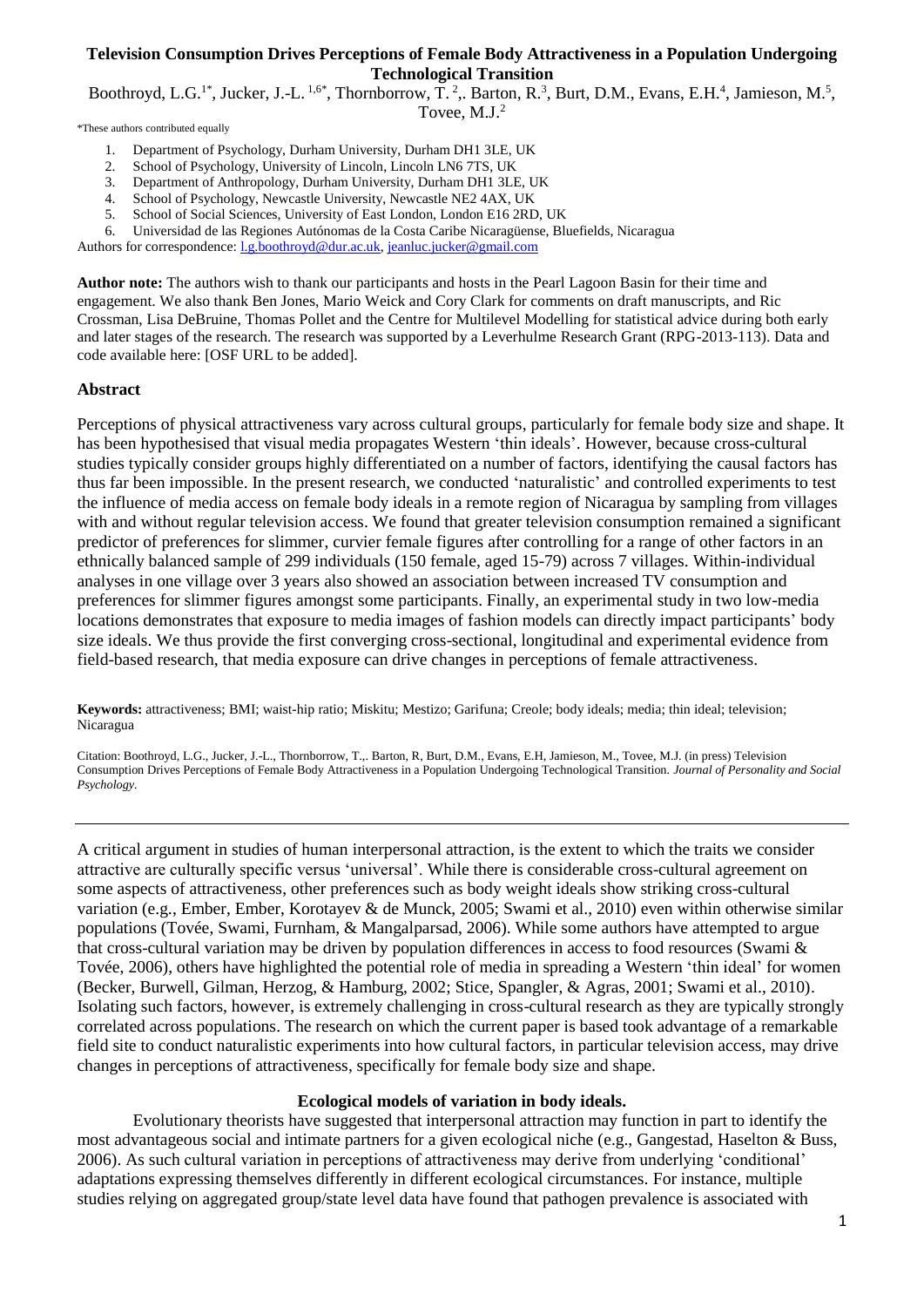prioritisation of features such as general attractiveness, masculinity and good health, which are hypothesised to indicate underlying immunity (see e.g., DeBruine et al., 2010, 2011; Gangestad et al, 2006; White et al., 2013) although we note that such studies often fail to control for geographical or cultural clustering in the data. Resource and food scarcity have been posited as potentially important predictors of attitudes to body weight, reflecting an adaptation to ecological circumstances. Consistent with this model, cross-cultural studies have found that populations in nations with lower development indices tend to favour higher body weight than industrialised populations, (Ember et al., 2005; Swami et al., 2010). Within populations, socioeconomic status may negatively predict preferences for weight in male bodies (Lee et al., 2015), and hunger predicts preferences for heavier weight and shape in female bodies (Swami & Tovée, 2006, 2013). There is also evidence that pathogen cues and pathogen sensitivity may affect individual preferences for weight and shape in faces and bodies (Fisher et al., 2013; Lee et al., 2015).

An ecological approach to body weight ideals suggests that low (vs. high) levels of resources (economic or nutritional) trigger greater interest in indicators that an individual is buffered against such shortages, including body fat. However, Jucker et al. (2017) failed to support this view when investigating the detailed nutritional profiles of residents in three neighbouring Nicaraguan villages which differed from each other in nutritional resources. No measure of nutritional stress predicted preferences for female body weight once village-level clustering and control variables such as acculturation and income were accounted for, which presented a surprising challenge to the ecological approach to body ideals.

### **Visual culture models of body ideals**

In contrast, other research has highlighted the potential for visual culture, particularly modern mass media, to drive variation between groups in physical ideals in a manner which may be independent of, or even at odds with, ecologically-driven ideals. Historical evidence shows, for instance, that depictions of female body shape (specifically waist-hip ratio) in European art remained constant throughout the classical and medieval period but became increasingly curvy in the early modern period in a manner which coincides with technological developments in shape-altering undergarments (Bovet & Raymond, 2015).

Visual media may be a particularly strong form of cultural influence for two reasons. Firstly, due to underlying plasticity in the way our brains encode bodies and faces, it is possible to manipulate adults' attraction preferences by simple visual exposure to adjusted stimuli (a psychophysiological process known as adaptation). Observers will typically prefer stimuli which have the same manipulation (e.g., feature expansion, identity manipulation or size changes) as those to which they have experienced prolonged exposure (faces: Anzures, Mondloch, & Lackner, 2009; Bestelmeyer et al., 2008; Rhodes, Jeffery, Watson, Clifford, & Nakayama, 2003; bodies: Boothroyd, Tovée, & Pollet, 2012; Hummel, Grabhorn, & Mohr, 2012; Winkler & Rhodes, 2005). As such, repeated exposure to bodies of a particular type (e.g., corseted as in Bovet and Raymond's study, or lowweight, as in much modern media) should shift preferences within the population in that direction.

Secondly, associative learning can also shape preferences, by classical conditioning (e.g., pairing faces with aversive noise blasts: Jones, DeBruine, Little, & Feinberg, 2007), and potentially by associating features with more abstract, desired traits (e.g., presenting aspirational versus neutrally valenced figures: Boothroyd et al., 2012). Not only does mass media contain a rarefied, unrepresentative selection of visual stimuli (i.e. the majority of actors, presenters and models tend to be unusually attractive by typical Western standards), but some physical traits tend to be further associated in media with positive representation, such as higher status (e.g., thinness: Voracek & Fisher, 2002, 2006; fairness of complexion: Ashikari, 2005). This combination of opportunities for both visual adaptation and associative learning effects should therefore lead to media influence on general population preferences.

While some have argued that associative learning may complement evolutionary processes, such as assisting us in learning local cues of good health, good nutrition and status (Tovée et al., 2006), the generalised nature of these processes means that visual media may, at least in the short-term, have the capacity to push preferences away from evolutionary fitness optima (see e.g., Stephen & Perera, 2014).

### **Documented variation in body preferences between and within cultures**

Most studies of cultural variation in body ideals to date are unable to effectively tease apart ecological and media influences. For instance, Swami et al. (2010) conducted a large cross-cultural comparison of body size preferences, and found that samples with higher access to Western media showed preferences for thinner female bodies, and that urban samples preferred slimmer bodies than rural samples in two Middle-Income countries (Malaysia and South Africa). The substantial ecological differences between countries and between these urban and rural populations (e.g., in subsistence, income and pathogen risk), however, could also plausibly explain the differences in body ideals. Indeed this is likely why no such difference in body ideals was observed between urban and rural Austrians in the same study.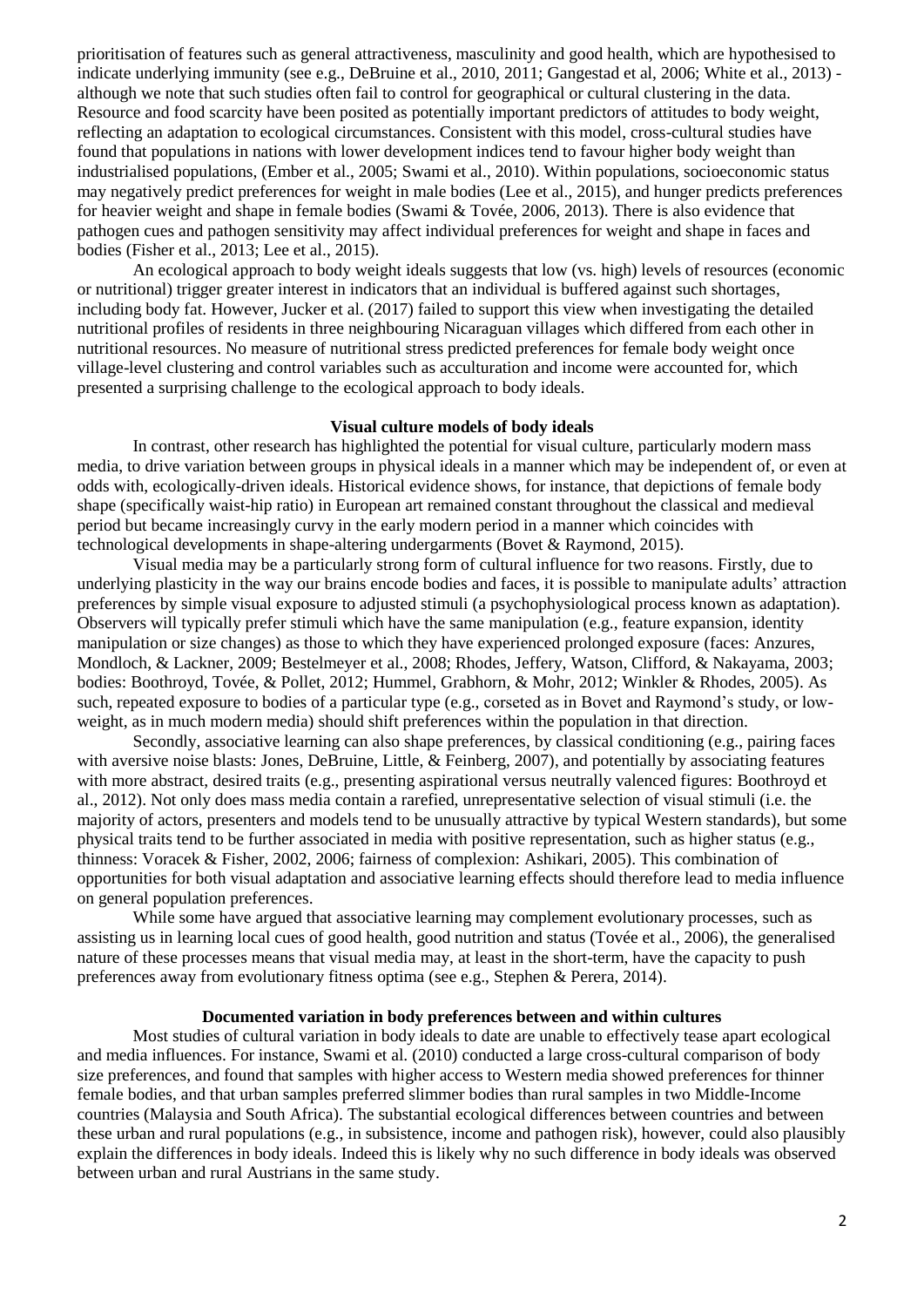In a related study, Zulu migrants to the UK showed preferences for body shape and body size which were closer to the preferences of White and Afro-Caribbean Britons than to Zulus remaining in South Africa (Tovée et al., 2006), although their preferences remained significantly different from the British preferences. The authors suggested that whereas in South Africa lower body weight is a cue to poverty and poor health (Clark, Niccolai, Kissinger, Peterson, & Bouvier, 1999; Kotler & Grunfeld, 1995; Mvo, Dick, & Steyn, 1999), migrants to the UK become exposed to a culture in which *high* weight is deemed to indicate poor health and lower socioeconomic status (Darmon, Ferguson, & Briend, 2002; James, Nelson, Ralph, & Leather, 1997) and thinness is promoted in the media. Thus, via a valence learning mechanism, they may have adapted their perceptions of attractiveness to the new cultural input. However, there were similar differences in ecology between the South African-based and the UK-based samples in this study to those in Swami et al.'s work (e.g., in terms of human development indices, subsistence, pathogen prevalence, and inequality). Furthermore, sampling was cross-sectional: migrants may already have had more Westernised preferences, and their Westernlike preferences may have contributed to their migration rather than resulted from it.

A small number of studies have examined body shape preferences in small-scale, traditional societies with low levels of contact with mass media. For instance, Wetsman & Marlowe (2001) found that Hadza huntergatherers had no preference for more vs less curvy figures while Americans had a strong preference for images of women with a narrow waist. More recently, Sorokowski & Sorokowska (2012) found that men amongst the Yali of Papua preferred a smaller waist in female figures if they lived nearer to the city. Finally, when a modest sample of male participants from the Nicaraguan fieldsite used in the present work were asked to create their own 'ideal woman' using avatar software, those who reported watching more Western media preferred a more 'Western' body shape (smaller lower body, and larger chest; Thornborrow, Jucker, Boothroyd & Tovée, 2018). In all these cases however, cultural factors and ecology remain confounded; those groups or individuals with more access to Western culture also had higher incomes or more reliable nutrition or were generally higher on human development indices.

The best test of whether media is indeed responsible for global shifts in body ideals is to examine static, non-Western populations in which ecology remains stable while media access is variable. Such populations are, however, extraordinarily rare. To our knowledge the only previous study to consider body ideals which matches these criteria are the data of Becker et al. (2002; Becker, 2004), who examined eating attitudes in Fijian teenagers both when television was first introduced to the region, and (in a separate cohort) two years later. Analyses showed that pathological eating attitudes increased significantly between cohorts and more relevant to our study, the teenagers reported in interviews that they were experiencing increasing desire for a slimmer body which was at odds with the high-weight ideals prevalent in that culture. Although Becker's work is more relevant to one's own body image (rather than third-party perceptions of attractiveness), these qualitative data support the suggestion that media can induce changes in body preferences in previously unexposed populations, and highlight the need for quantitative investigation.

## **The current studies**

The aim of the studies presented here was to comprehensively test the hypothesis that visual culture impacts perceptions of female body attractiveness in a rapidly developing population. As we note above, such a test requires a stable population with minimal ecological variation, but considerable variation between individuals or over time in access to visual media. We built a uniquely rich dataset, incorporating both betweenand within-individual variation, through long term fieldwork in the South Caribbean Coast Autonomous Region of Nicaragua. Thanks to ongoing government development programs, this area of Nicaragua has become subject to an extraordinary natural experiment in media access. Populations in this area do not have access to magazines and until very recently (often after we had finished data collection in their communities, see below) had no access to the internet except when visiting large towns. For the vast majority of inhabitants, access to visual media has been exclusively through television – both broadcast and satellite media, and DVDs. Only those with electricity supplies to their homes or villages, as well as the money to buy a television and pay subscriptions, are able to access these on a regular basis, however. As such, television consumption is, for most participants in this location, a clear measure of their total current exposure to visual media.

In the last decade, the government has been extending the electricity grid across the remoter rural areas of the region such that it becomes possible to compare individuals living in very similar, geographically close communities where the primary difference is that some villages have electricity (and thereby, access to television) while others do not. Studies 1 and 2 therefore consider cross-sectional and within-individual analyses, respectively, of the association between television consumption and body shape preferences in the region, while Study 3 gives complementary experimental evidence of visual media impact in the field. These studies will thus yield converging evidence regarding the impact of television on beauty ideals in a 'non-WEIRD' population (i.e. a population not meeting the criteria which exemplify the vast majority of research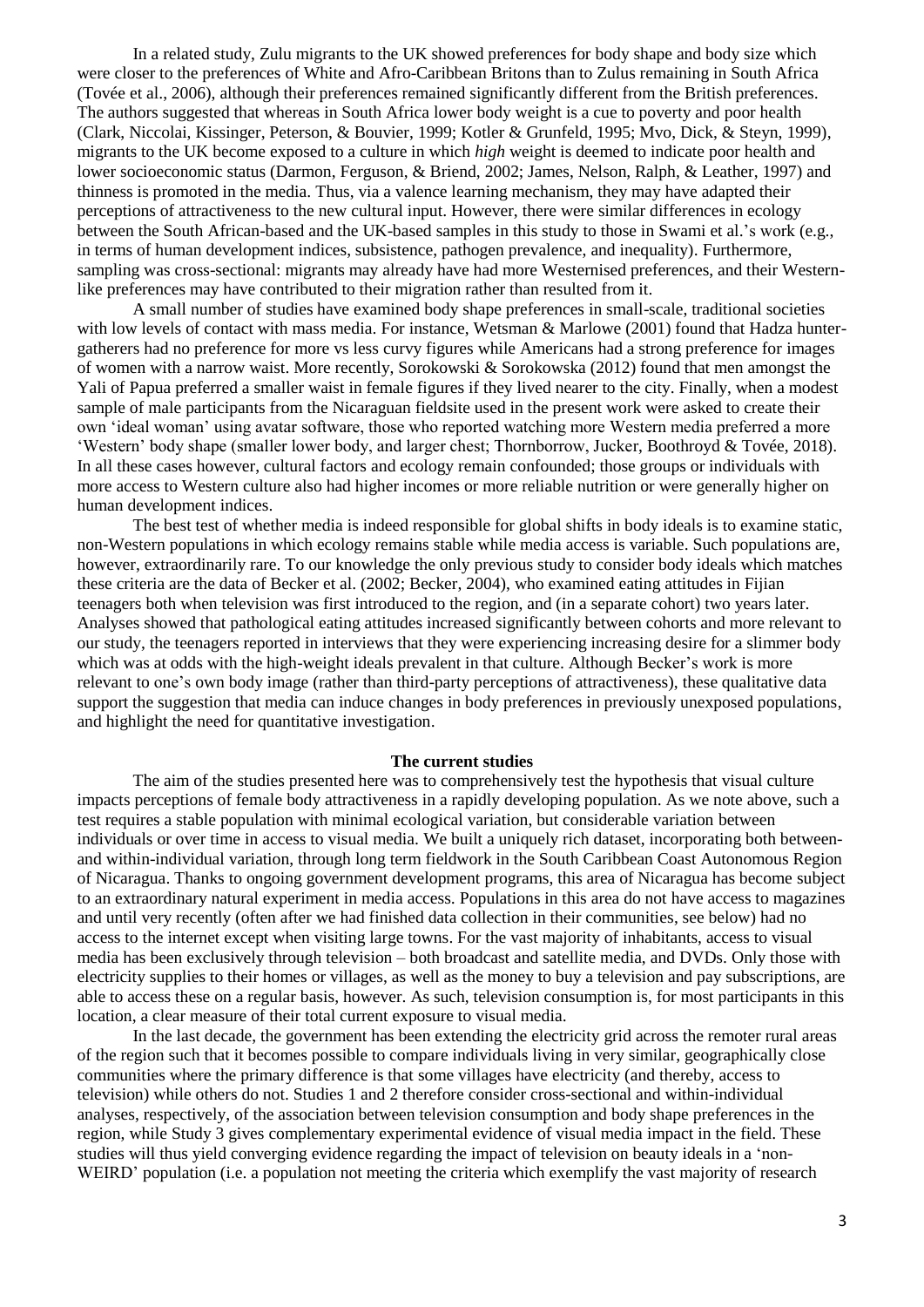participants in the behavioral sciences: Western, Educated, Industrialised, Rich and Democratic; Henrich, Heine, & Norenzayan, 2010).

Leveraging cultural differences to test experimental claims is an underused tool in experimental Social Psychology. Doing so, however, enables us to generate evidence regarding cultural influences on psychology which is highly ecologically valid while still facilitating causal inference. Similarly, controlled experiments run in 'non-WEIRD', small scale societies are extraordinarily rare in Psychology despite the fact that such studies are vital to understanding whether models of psychological processes developed on Western or other industrialised samples generalise beyond our evolutionarily-novel environments (see e.g., Apicella et al, 2018, on contagion sensitivity). Where our work takes an entirely novel step forward, however, is in combining these two approaches within one population.

### **Testing body weight preferences.**

Our research considered two aspects of body ideals: body mass scaled for height, and body shape. Body mass was indexed by the Body Mass Index or BMI. This is calculated as weight in kg divided by the square of height in metres. For European populations, a healthy BMI is typically between 18.5 and 25 kg/m<sup>2</sup> but most European and European-descent populations prefer bodies at the lower end of this range. Obesity is considered to be a BMI of 30 or above. For non-White populations, the health problems associated with obesity may present themselves at a lower BMI point than in White populations. However, in populations with recurrent nutritional stress (as many of our participants experience: Jucker et al., 2017; see also Study 2 of the current paper) higher BMI allows buffering against periods of hunger (see e.g., Prentice and Jebb, 2004, for discussion). As such, for the majority of our participants, their 'most healthy' BMI is likely to be at the upper end of the standard healthy range, and well above the ideal presented in mass media.

Ideal body size has been assessed in a number of ways. The most common assessment is through figural scales (Gardner & Brown, 2010a; Jones et al., 2018). These are usually 8-10 line drawn figures standing in front-view, varying in apparent body weight from thin to obese. The participant chooses his or her ideal from these alternatives. This method has two obvious problems. Firstly, the bodies are not biometrically calibrated to real BMI values and secondly, they only sample the BMI spectrum very coarsely. As a result, it is not possible to say what the ideal is with any precision. To counter the first of these problems, some studies have used photographs of people of a known BMI, so that a participant's choice can be related to real world preferences (e.g., Swami et al. 2012). But for a more precise estimate of the ideal, it is necessary to increase the number of bodies used in the assessment to provide a finer sampling of the BMI dimension. In this context, rather than ask a participant to choose their ideal body from a much larger set, all the images are rated for attractiveness and then analysis of these ratings extracts the participant's ideal body size and shape (e.g., Tovée, Maisey, Emery, & Cornelissen, 1999; Tovée, Reinhardt, Emery, & Cornelissen, 1998). Typically, BMI preferences in female stimuli are best described by a cubic function which allows for a sharp increase in attractiveness ratings from emaciated to mildly underweight/healthy bodies, followed by a slower decline in attractiveness ratings after that point (i.e. preferences are asymmetric around the apex and thus not suited to, for instance, quadratic functions). Furthermore, cubic models can equally well describe preferences of some non-Western participants (e.g., those in South Africa: Tovée et al, 2006, and Nicaragua as below) whose attractiveness ratings are even more asymmetric and typically stay high for overweight and even obese bodies. This is a robust procedure, the results of which do not seem to be skewed by the relative ranges of shape and size in the image sets (Tovée et al., 2017; for further discussion see Boothroyd et al., 2018).

An alternative option is to use an interactive method of adjustment paradigm, where participants can alter the size of a body along the BMI dimension (Evans et al., 2013; Gardner & Brown., 2010b; Tovée et al., 2001). This limits the range of information which can be extracted from responses to that one dimension but allows for a fine sampling of the body size and is quicker and simpler for the participant to complete. Furthermore, body size perceptions using such interactive techniques show good validity against measures based on participants choosing their ideal from a range of static images (Gardner & Brown., 2010b). Similarly experimental adaptation studies using interactive tasks (e.g., Sturman et al, 2017) have been shown to produce concordant results to those in which participants rate a number of images as above (e.g., Glauert et al, 2009) with considerably fewer trials. In this project we use both a rating paradigm with a large photographic set (Studies 1 & 2) and a method of adjustment paradigm using an interactive body adjustment program (Study 3).

## **Testing body shape preferences.**

Studies 1 and 2 also looked at preferences for measures of body shape using the rating paradigm, specifically by considering the waist-hip ratio (WHR: waist circumference divided by hip circumference) and waist-chest ratio (WCR: waist circumference divided by bust circumference) of the stimuli. Considering body shape allows us to examine aspects of body attractiveness that go beyond simple weight and incorporate topography. Previous research on body shape preferences has found cultural variation using simple line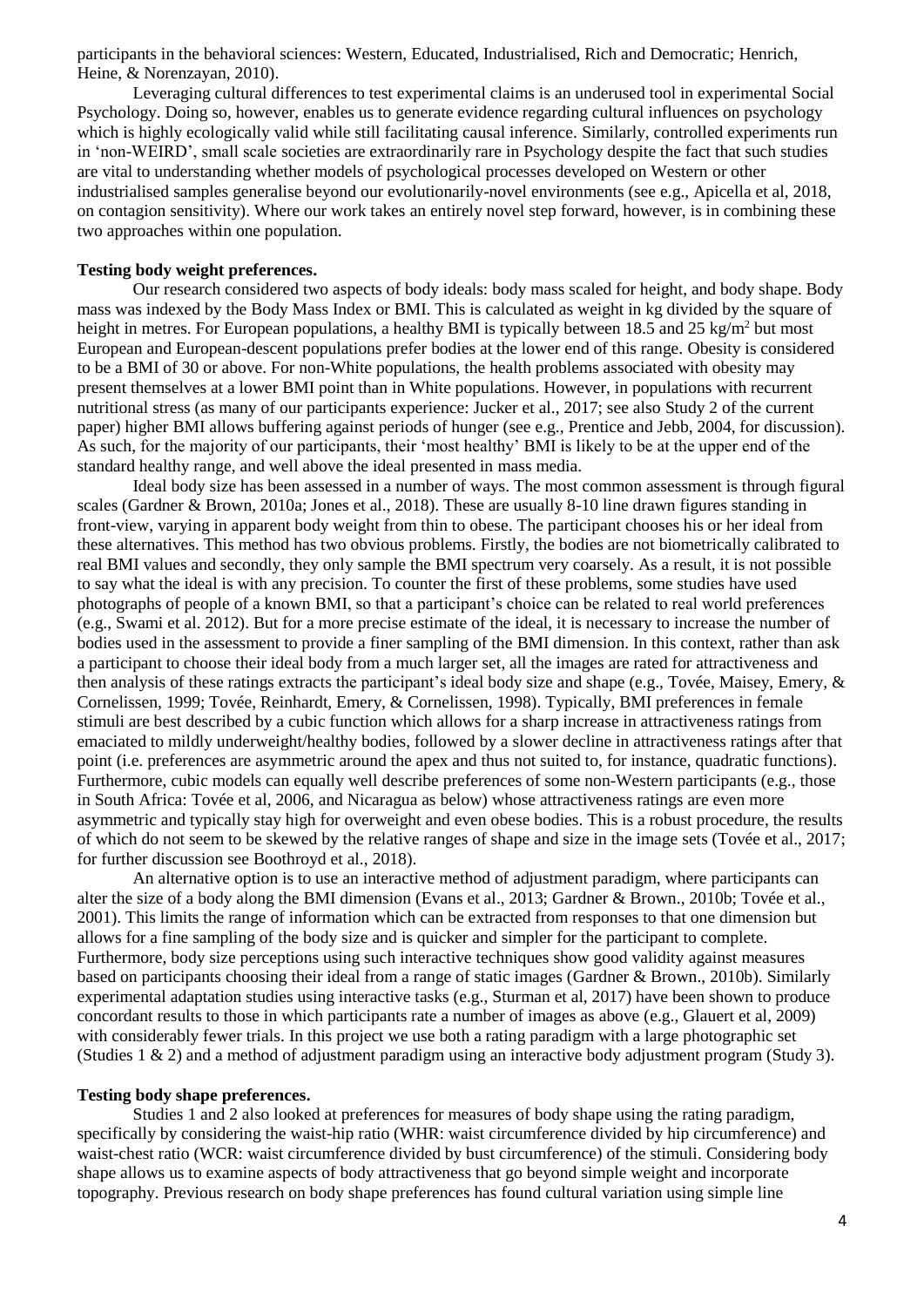drawings (Wetsman & Marlow, 2001), with computer-generated body silhouettes (Sorokowski & Sorokowska, 2012) and by allowing participants to alter body shape of images, akin to the method-of adjustment paradigm (Thornborrow et al., 2018). All these methods tend to alter body weight alongside body shape (because, for example, the waist may become smaller while the hips remain the same size). However, by considering how body shape affects preferences for real bodies while statistically controlling for the weight of those stimuli, we can more accurately assess the independent contribution of shape to preferences. Unlike body weight preferences, preferences for WHR tend to be linear, with smaller waists being considered more attractive and no drop-off in attractiveness within the natural range of female body shape. This is the method we utilised to examine body shape preferences in Studies 1 and 2.

#### **Hypotheses.**

If the hypothesis that visual media directly affect body ideals cross-culturally is correct, we should see that those with greater television consumption (i.e. the greatest amount of visual media consumption) in our sample should have the most 'Western' body ideals: preferring lower overall body weight and smaller waists relative to hips and bust. Furthermore, potential confounds such as other routes for cultural transmission (broader social acculturation and education) and resource availability (wealth and hunger) should not explain any such association. Likewise, when individuals' access to visual media (indexed by television consumption) changes over time such that individuals with generally low access are temporarily or lastingly able to consume more television, the visual culture account of body ideals would predict their preferences should also change between time points in a more Western direction. Finally, if it is the *visual* content of visual media which is inducing such effects, experimental exposure to images of high or low weight women which represent those utilised in globalised mass media (i.e. aspirational, attractive exemplars), would affect the preferences of participants with low media consumption in a similar manner. Our studies addressed each of these predictions in turn.

#### **The study site**

Our research was primarily focused on the Pearl Lagoon Basin and surrounding area. This area is ethnically diverse; our participants were predominantly Creole, Garifuna (a linguistic/ethnic group with significant African ancestry, speaking Nicaraguan Creole English), Mestizo (Spanish speakers of predominantly European ancestry) and Miskitu (known locally as 'Indians', with their own distinct language; Jamieson, 2003). Although there is considerable apparent admixture between the Creoles, Garifuna, Miskitu, and other indigenous ethnicities, there remains a sharper (but not impermeable) cultural boundary between these groups and Mestizos (see e.g. Jamieson, 2010, for further discussion); indeed many Mestizos in the area are comparatively recent first or second generation migrants from central or Western regions of Nicaragua.

The residents of the villages studied subsist mainly on small scale agriculture, animal husbandry and fishing (for those living on the Lagoon coastline). Turtle hunting, catching shrimp and lobster in the open sea can also provide intermittent nutrition or cash income. A proportion of residents in the more accessible villages have more substantial integration into the cash economy, for instance running boarding houses, working in construction, paid work on ranches, running a small retail shop or 'venta', or involvement in the tourist industry (e.g., tour guides). Furthermore, some men (although none of our participants) travel to work on cruise ships for periods of up to a year, which can yield a significant source of cash for use in major investments (e.g., building a cement house or buying a boat with engine). A small number may be involved in education (primary or secondary school teachers) or working in modern industries in larger towns (e.g., road construction or other manual labour).

Although the Miskitu are traditionally matrilocal with bride service marriages (Jamieson, 2003), increased integration with other ethnic groups, such as the Garifuna and Creoles, has resulted in mixed kinship and marriage models, and we observed a high rate of serial monogamy. Marriages between Mestizos, however, were more likely to be monogamous 'nuclear' families. Of those aged over 18 in our sample, 45% were currently cohabiting (married or, more often, living together as if married), and 81% had children. Residents of the region have access to medical clinics for routine healthcare, and the contraceptive injection is available to most women in the area. Despite this, fertility rates are high, with a modal average of 6 children per woman (based on participants aged over 40; absolute range: 0 to 13 children per woman).

### **The studied villages.**

Demographic information on each participating village is given in Table 1 below. We recruited participants in two Miskitu villages (M1 and M2), two Mestizo villages (S1 and S2), and three Garifuna villages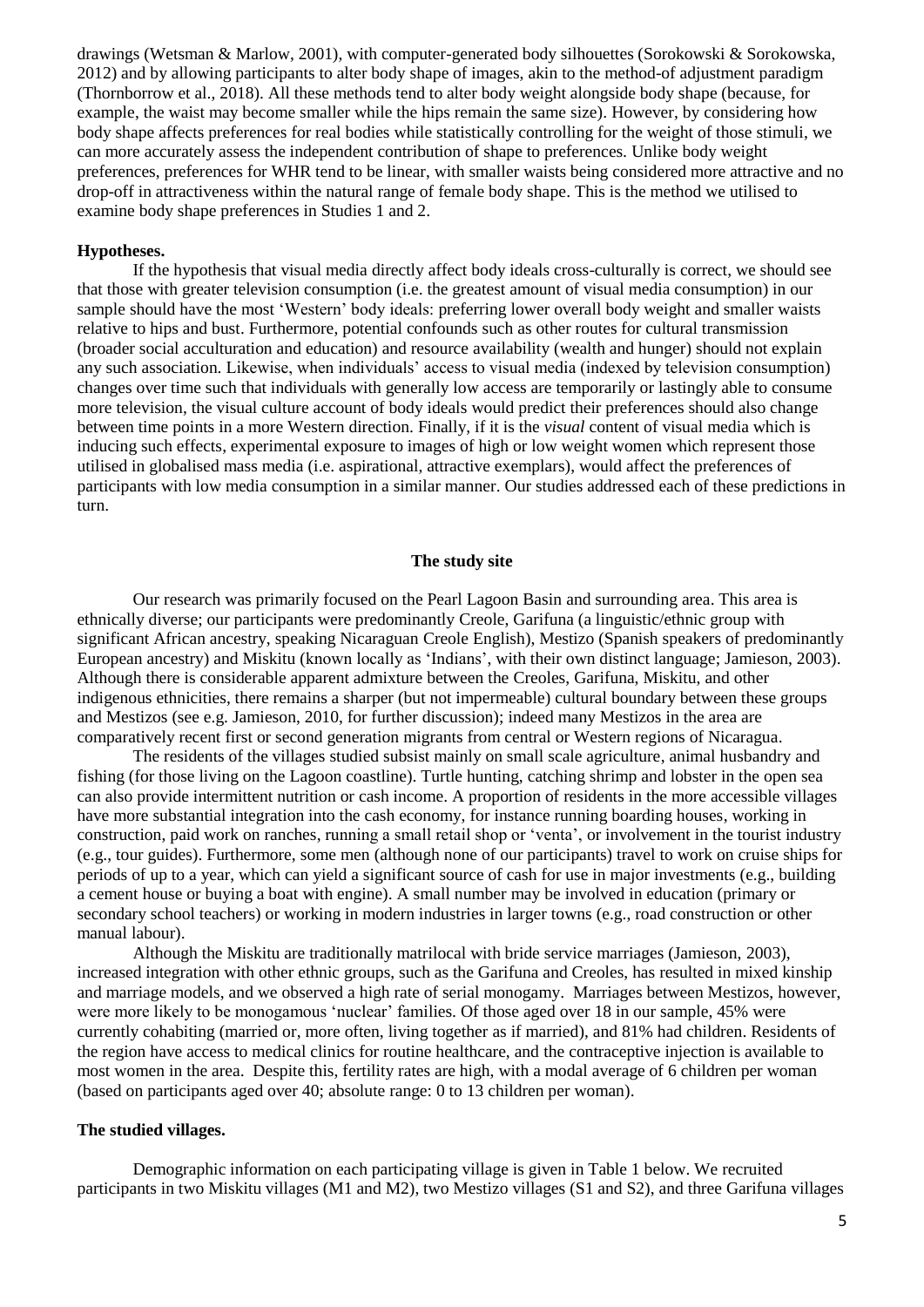(C1, C2 and C3). We attempted to locate relatively 'higher' and 'lower' media-access villages within each ethnic group. We summarise below the subsistence base and the electricity and media access for each village.

M1 is located on the Rio Grande just to the North of the lagoon and the population subsists on farming. Although there was one small solar panel present during data collection, the rest of the village had no electricity access and no televisions. Mobile phones had no signal in the village, although some men had phones they use when visiting larger communities. In contrast, M2, a community of c. 740 residents on the Lagoon coast, acquired mains electricity in 2008 (by 2017 85% of households had electricity installed in a census by author JLJ) and by 2014 televisions were commonplace although not ubiquitous. No participants had smartphones at the time of data collection in 2014. M2 had also had a small high school since 2011, whereas M1 only had elementary education in the village.

S1 and S2 are both located up river from the Lagoon and subsist on animal husbandry and small scale arable crops. At the time of our first data collection in 2015, four households in S1 had a small solar panel which provided limited access to television for a small number of villagers, whereas S2 had had a community generator since 2009 which provided regular electricity and television access for most villagers. There was no mobile phone signal in S1 but mobile phones were used (with good signal) in S2 and smart phones were observed from our first visit onwards.

*Table 1. Profile of villages utilised across all studies. For clarity, villages have been anonymised with a letter code indicating the dominant language in the village (M = Miskitu, C = Creole English, S = Spanish) and number, where higher numbers within each letter code indicate greater TV consumption within the village.*

|                                        | M1             | $C1^{a,b}$<br>C2 <sup>b</sup><br>M2 <sup>a</sup> |                         |                                                  | $C3^b$                      | S1                                | $\mathbf{S}2$                    |
|----------------------------------------|----------------|--------------------------------------------------|-------------------------|--------------------------------------------------|-----------------------------|-----------------------------------|----------------------------------|
| Tested                                 | 2016           | 2014                                             | 2014, 15, 17            | 2015                                             | 2015                        | 2015,17                           | 2015, 17                         |
| Location                               | Rio Grande     | Lagoon coast                                     | Lagoon coast            | Lagoon coast                                     | Lagoon coast                | Riverside                         | Riverside                        |
| Dominant language                      | Miskitu        | Miskitu/Creole                                   | Creole/Spanish          | Creole                                           | Creole                      | Spanish                           | Spanish                          |
| Primary Subsistence                    | Farming        | Farming/Fish                                     | Farming/Fish            | Farming/Fish                                     | Paid work,<br>Farming, Fish | Farming                           | Farming                          |
| Electricity (year of<br>installation)  | 1 solar panel  | Mains (2008)                                     | 1 solar panel<br>(2015) | Community<br>Mains (2009)<br>generator<br>(2007) |                             | Some<br>solar/<br>Mains<br>(2016) | Community<br>generator<br>(2009) |
| Total N                                | 37             | 66                                               | 51                      | 40                                               | 42                          | 41                                | 40                               |
| % Female                               | 51.4           | 60.6                                             | 40.8                    | 45.0                                             | 47.6                        | 51.2                              | 50.0                             |
| Mean age                               | 31.2           | 24.7                                             | 29.0                    | 35.1                                             | 27.4                        | 28.2                              | 28.9                             |
| Ethnicities <sup>1</sup> :<br>% Creole | $\overline{0}$ | 14                                               | 22                      | 63                                               | 21                          | $\boldsymbol{0}$                  | 3                                |
| % Garifuna                             | $\overline{0}$ | $\overline{c}$                                   | 53                      | 55                                               | 95                          | $\boldsymbol{0}$                  | $\bf 8$                          |
| % Mestizo                              | 14             | 8                                                | 27                      | $\mathbf{0}$                                     | $\boldsymbol{0}$            | 100                               | 98                               |
| % Miskito                              | 92             | 95                                               | 6                       | 18                                               | 12                          | $\boldsymbol{0}$                  | $\mathbf{0}$                     |
| % Other                                | 5              | $\overline{0}$                                   | 4                       | $\,8\,$                                          | $\mathbf{0}$                | $\boldsymbol{0}$                  | $\boldsymbol{0}$                 |
| Acculturation                          | 1.67           | 1.86                                             | 2.47                    | 1.76                                             | 1.73                        | 3.70                              | 3.50                             |
| Income \$/annum                        | 498.17         | 373.10                                           | 302.05                  | 1269.09                                          | 1172.96                     | 957.58                            | 1156.07                          |
| Mean education (yrs)                   | 4.6            | 8.8                                              | 5.4                     | 8.1                                              | 9.6                         | 4.6                               | 6.4                              |
| Mean hunger <sup>2</sup>               | 4.5            | 4.9                                              | 4.8                     | 4.4                                              | 4.9                         | 4.6                               | 4.7                              |
| Mean hrs since last meal               | 3.8            | 3.1                                              | 4.4                     | 4.3                                              | 3.6                         | 4.7                               | 3.8                              |
| % TV access <sup>3</sup>               | 18.9           | 98.5                                             | 10.2                    | 100.0                                            | 100.0                       | 70.7                              | 90.0                             |
| Mean hrs TV last 7 days                | 0.4            | 13.5                                             | 1.9                     | 12.2                                             | 15.4                        | 5.1                               | 10.8                             |

1. including where participants reported multiple categories; 2. 1=starving to 10=bursting; 3. at home or a house they sometimes visit. a. 2014 data reported by Boothroyd et al., 2016; b. Data reported by Jucker et al., 2017

C1 is a small Garifuna farming and fishing community of currently c. 40 individuals on the Lagoon coast with Mestizo homesteads (approximately a further 15-20 residents) scattered around it. At the time of data collection for Study 1, there was no source of electricity and no televisions in the village. C2 is a similar nearby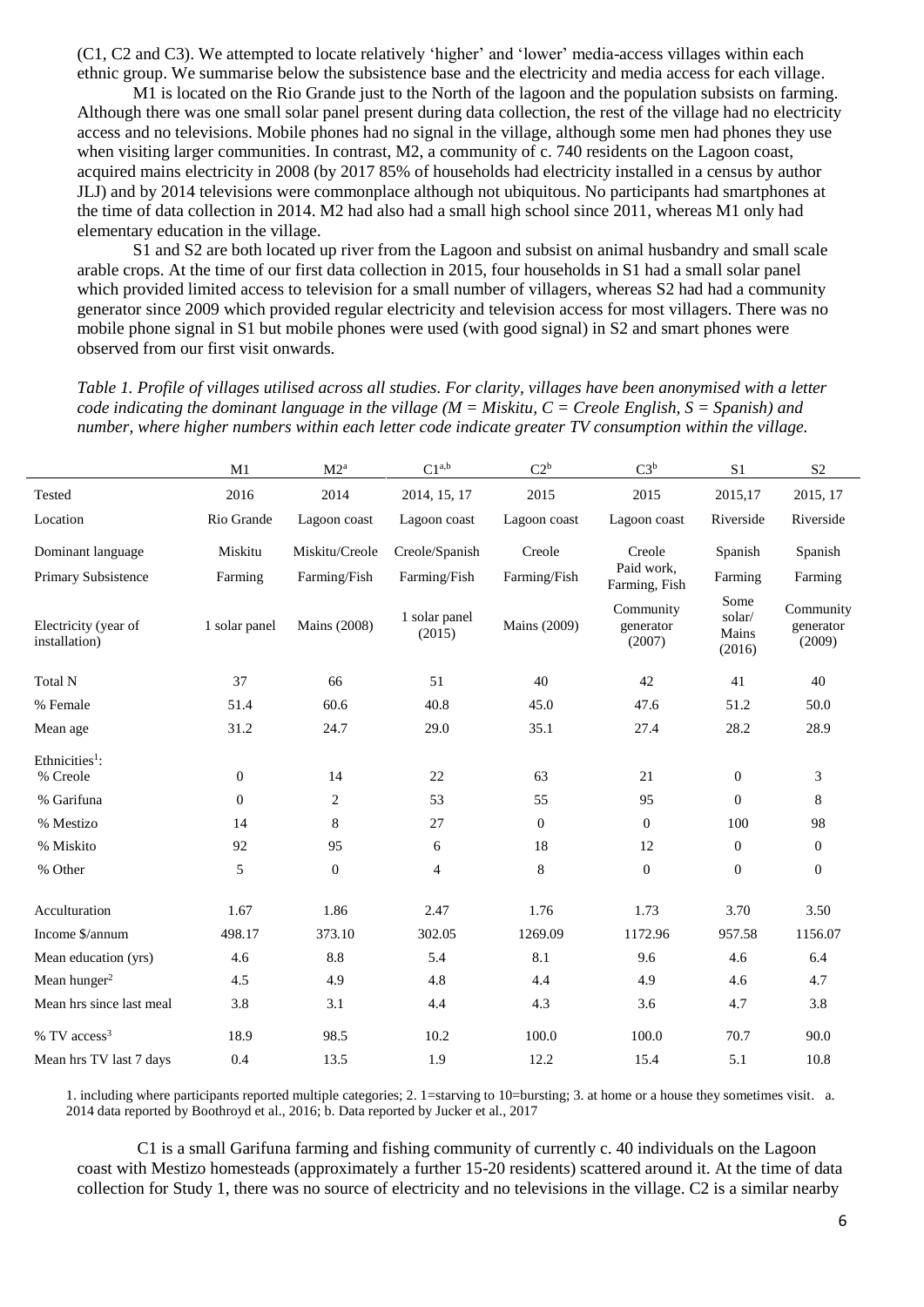Garifuna community of currently about 60-80 permanent residents (based on our observation), which received mains electricity in 2009 (6 years before data collection) and features a beach-side bar serving a small number of occasional tourists. C1 had a very small elementary school while C2 also catered to high school students. Mobile signal in both C1 and C2 was weak throughout our time in the field (sufficient for text but not for downloading images) and to our knowledge none of our participants had smart phones until after data collection finished. Finally, C3 is a larger Lagoon community, which has had a community generator providing reliable electricity for most of the day since 2009. Although some residents had smart phones during data collection, signal was too weak for downloading media in the village. Some men reported downloading Caribbean music videos (which did not typically show the thin ideal) and pornography ('pron') when visiting larger towns. At the time of testing, C3 was the only community with a semi-regular (twice weekly) 'panga' boat link to the regional capital.

For comparison purposes, figures in Study 1 also include data from a sample gathered in the national capital Managua in 2014 (used in analyses by Boothroyd et al, 2016). These individuals were recruited through snowball sampling in Campo Bruce - a working class barrio which is representative of the majority of the city. All Managuan participants had daily access to television and reported having access to television for as long as they could remember. They were also all regular users of internet cafés.

Across all our communities, those who watched television reported favouring Latin American soap operas known as *telenovelas*, Hollywood action movies (known as 'van Dammes' or 'fighting pictures'), music videos, police 'car chase' reality shows, and the news. A small number of participants also reported watching religious services on television. The only differences in television preferences we observed across locations was an interest in Black Caribbean content in C3, particularly music videos. These videos were the only television content we observed in which the women featured were likely to deviate from the typical Western 'thin ideal' or the Latin American trend for 'thin and curvy' actresses in *telenovelas*.

## **Study 1 – The cross-sectional association of television exposure with body ideals**

As discussed above, a strong test of whether visual media changes body preferences is to consider the association between media access/consumption and preferences in populations in which media access is relatively novel and where there are not strong differences between participants in other relevant variables such as nutrition, income, subsistence or education. Prominent quantitative studies on culture and body ideals to date have been limited by the use of migrant populations without considering baseline pre-migratory characteristics (Tovée et al., 2006) and/or have utilised populations with more divergent profiles than simply media access (e.g., Swami et al., 2010). The aim of Study 1 was therefore to run a large cross-sectional study in a limited geographical region where media access varies and where other confounding variables can be controlled.

Two previous studies in this region have compared a single low-TV village with one or two villages with established electricity and television access. Both studies found that participants in the low-TV access village exhibited preferences for larger figures than those in the high-TV access village, although the control urban sample in the capital Managua preferred the thinnest bodies of all (Boothroyd et al., 2016; Jucker et al., 2017). There were a number of weaknesses in these comparisons, however. Firstly, the villages studied differed in more than just their television access despite being similarly geographically placed. The villages with electricity were usually larger, inhabitants had a higher income on average, had eaten more recently and in Boothroyd et al. (2016) had a different ethnic profile compared to the village without electricity. Furthermore, because of multicollinearity between village and television access it was impossible to use village as a dummy variable alongside television consumption in regression analyses in the first study (Boothroyd et al., 2016). Thus, although the data were highly suggestive of a significant link between television access and female body size preferences (even after controlling for acculturation, income, education, and time since last meal), it was impossible to rule out unmeasured additional factors acting at the level of village.

Furthermore, these earlier studies only examined one aspect of body ideals, namely overall BMI, without considering body shape. Study 1 therefore, compared individuals on their body size and shape ideals across all seven villages including both high and low media locations with populations drawn from the four main ethnic groups. Using data from seven villages allows use of multilevel models to examine individual level variance while appropriately accounting for village level variance (Gelman & Hill, 2007), and to more robustly test our hypothesis that television consumption will be associated with an increased preference for slim bodies. The data utilised here includes those previously collected from four communities by Boothroyd et al. (2016)  $(C1, M2)$  and Jucker et al. (2017)  $(C2, C3)$  with additional data from a further three communities (M1, S1, S2). Where participants were involved in more than one of these studies or participated on more than one occasion, only data from their first participation is included in Study 1.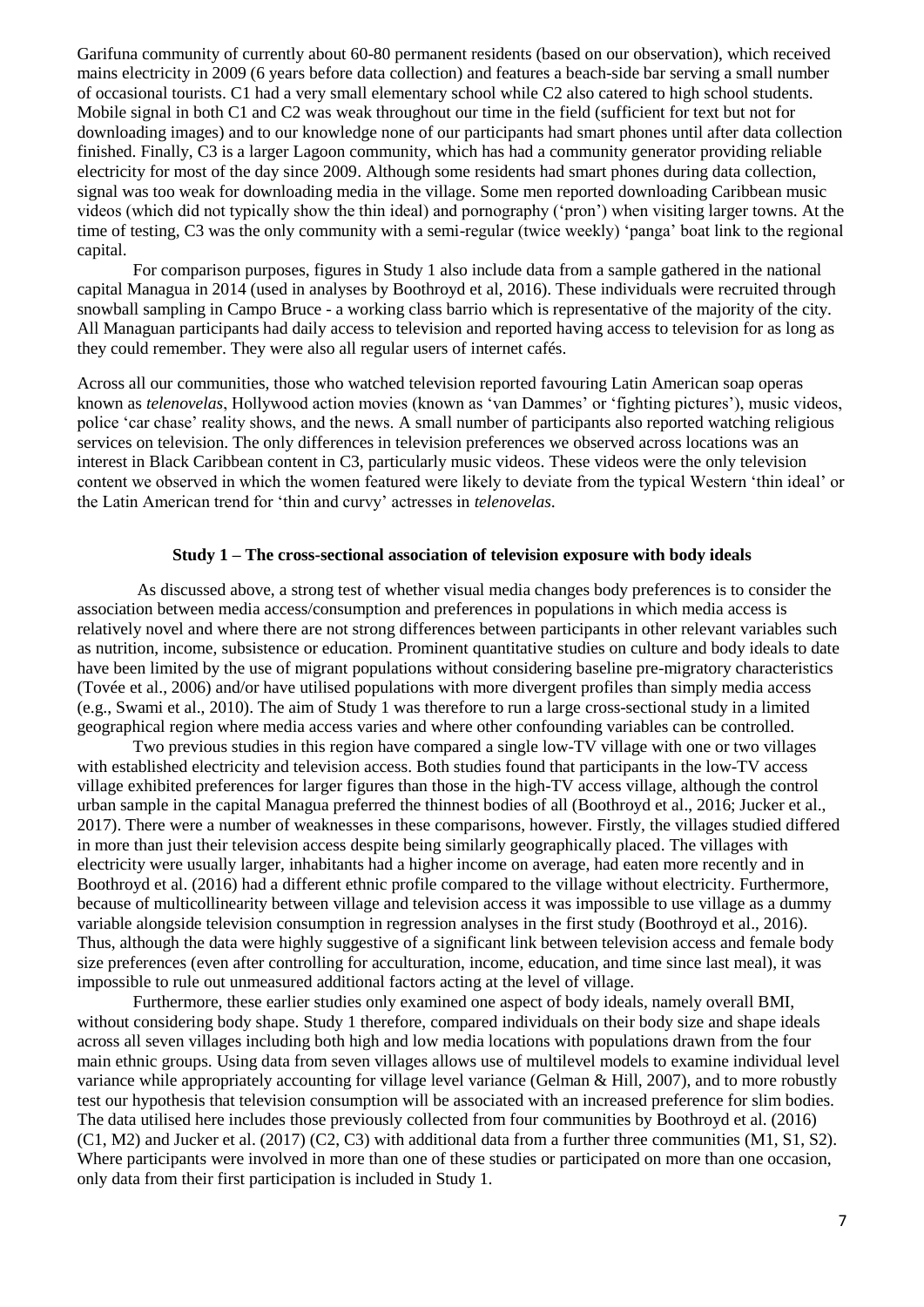As well as the previously utilised outcome variable of BMI preference, we also extracted preferences for body shape in terms of waist to hip (WHR) and waist to bust (WCR) ratios. Potential confounding variables assessed remained the same as in previous studies: socio-linguistic acculturation (the extent to which participants thought, spoke, read and socialised in or with the 'acculturated' language/group, where we specified 'Spanish or US English' as the acculturated category), education (which is another aspect of broader acculturation), income, and two measures of hunger.

### **Participants**

314 individuals aged 15 to 79 were recruited from seven villages, as summarised in Table 1. Participants were selected through opportunity sampling and word of mouth. We aimed for 40 individuals (20m, 20f) in each village based on a previous study which found significant results with samples of 35 and above (Tovée et al., 2006). An additional 25 were tested in M2 for participation in an additional study. Where there were insufficient individuals to reach this target, we recruited every available adult in the village. Participants under 16 or over 75 were tested with a guardian present. Participants were tested individually in a quiet room in their home village and were paid \$4 in local currency. Fifty-eight percent  $(n = 183)$  of the participants were interviewed and took the test in Creole English, and 42% (*n* = 132) in Spanish. Methods and procedures were approved by Department of Psychology Ethics Committee, reference: 13/17.

## **Questionnaire measures**

Participants first completed a verbal questionnaire in which they reported the following:

**Ethnicity***.* Participants initially reported their ethnicity using the categories: Garifuna, Mestizo, Miskitu, Sumu, Ulwa or Other, based on pilot data. Participants reporting 'other' gave details of their ethnic identification. However, only three participants reported Sumu or Ulwa ethnicity in our final sample, while the majority of those reporting 'other' considered themselves to be Creole or some combination of our other categories. Participants were therefore assigned dummy variable scores indicating whether or not they identified with each of: Creole, Garifuna, Mestizo, Miskitu, or another ethnicity. All participants thus had at least one, and sometimes two ethnicities indicated in this manner.

**Acculturation***.* Participants completed an adapted version of the Self-Identity Acculturation Scale (Cuellar, Harris, & Jasso, 1980; Suinn, Rickard-Figueroa, Lew, & Vigil, 1987), in which they reported the frequency with which they spoke or thought in US English or Spanish (versus Creole or Miskitu), and the proportion of their friends/preferred social network who were primarily Spanish or US English speaking versus Miskitu or Creole. Participants responded on 1-5 Likert scales where 5 indicated always speaking/thinking/socialising in the acculturated language(s) and scores were averaged across all 11 items. Mean acculturation score was  $2.35$  ( $SD = .91$ ; range  $= 1-4.33$ ). However, because acculturation was observed to be strongly bimodal, and to be essentially a proxy for Mestizo ethnicity  $(r = .902)$  it was not analysed further.

**Education***.* Participants indicated their highest level of education and total years of education. Twelve percent  $(n = 39)$  of participants reported that they had received no formal education,  $31\%$  had attended some, or completed, primary education, and 41% had attended some secondary education. Fifteen percent had completed secondary education or more. The average number of years of education by participant was  $6.94$  (*SD* = 4.19; range: 0-18).

**Income***.* Participants reported their cash earnings in the last year in Nicaraguan Cordobas or US Dollars. For analysis, all earnings were converted into US Dollars at 28 NIC/\$. Average income was equivalent to \$772.66 pa  $(SD = 112.70$ ; range: 0-6 429).

**Hunger***.* Participants reported their subjective level of hunger on a Likert scale from 1 (starving) to 10 (bursting), and the time in hours since their last meal. The average number of hours since the participants' last meal was 3.90 (*SD* = 2.93; range: 0-20). Responses on the hunger scale typically did not range outside of 4-6 and so we did not use this measure in analyses.

**Television exposure**. Participants reported whether they had access to television (in their own home or in a friend's home they visit) and how many hours of television they had watched in the last 7 days. 71.1 % ( $n =$ 224) of the participants had a television in their house or in a neighbour's house that they visit sometimes. The participants reported watching television for an average of 8.87 hours ( $SD = 8.83$ ; range: 0-49) in the 7 days before taking part in the experiment. Because TV consumption was highly skewed (skew: 16.91), the natural logarithm of hours watched was used in the analyses as per Boothroyd et al. (2016), with original values of zero mapped onto zero in the transformed data, resulting in elimination of the skew (-.005). For more details of skew on other questionnaire measures see Supplementary Information.

### **Body preference task**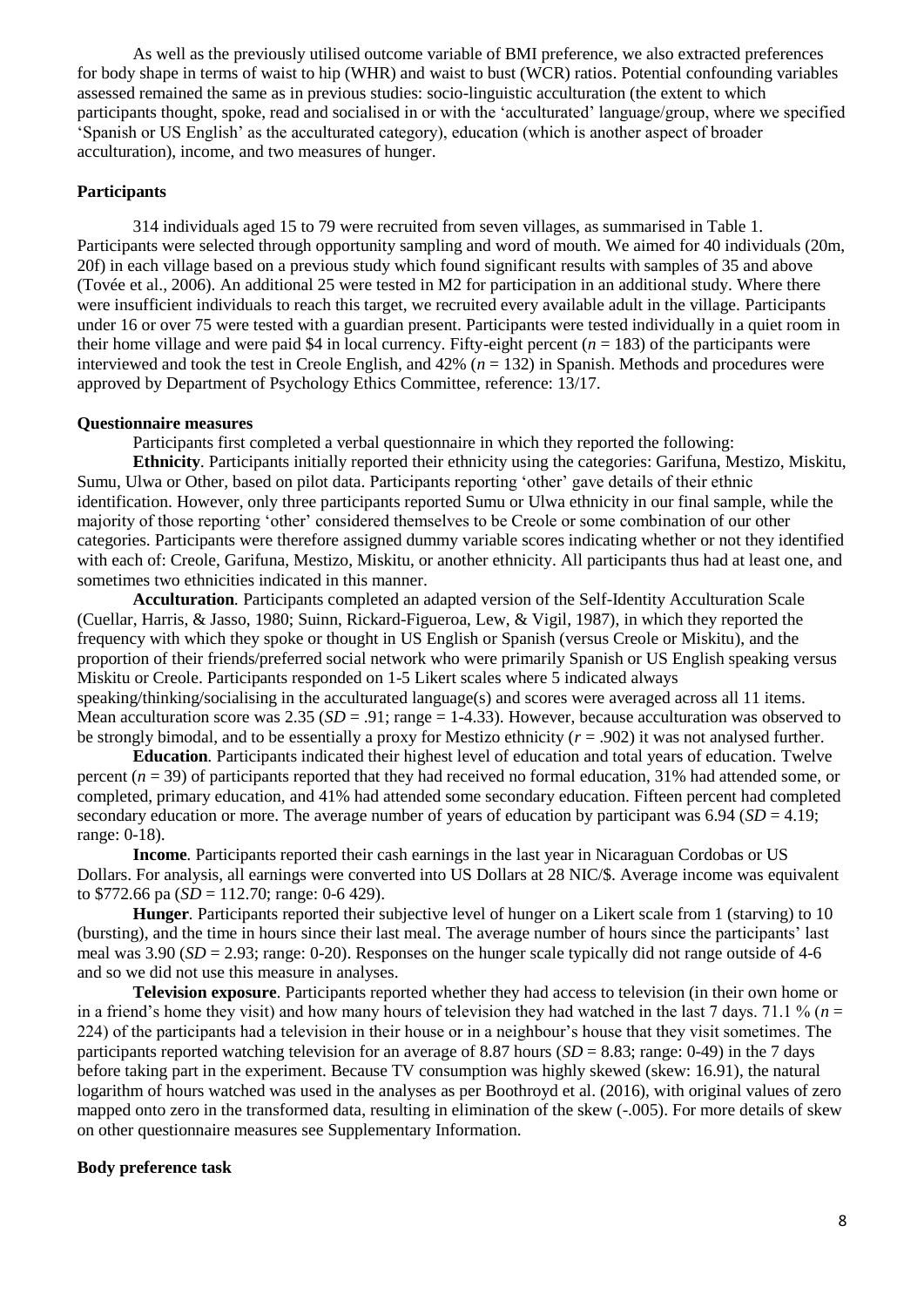Participants then completed the *Body weight preference task,* in which participants rated the attractiveness of 50 colour, front-view photographs of women of known BMI (ranging 11-42) and body proportions on a Likert scale from 1 (in Creole English, *very bad body*/in Spanish, *muy poco atractivo*) to 5 (*very good body*/*muy atractivo*) (Tovée et al., 1999; Tovée et al., 1998). All stimuli showed White British women wearing plain grey leotards in a standard arms-out pose, against a standardised dark grey background, with faces obscured.



*Figure 1. Sample stimuli showing images from across the BMI range.*

Images were presented in a random order on a laptop screen and participants verbally reported their rating. Participants were told that we were interested in their personal opinion and that there were no "right or wrong" answers. As most participants were not familiar with Likert scales, target question and scale were repeated for each figure, and the experimenter would check that the participants used the scale appropriately (for example: "You gave a 3 to the previous body, and a 4 to the current body. So this means that you find the current body a bit more attractive than the previous body, correct?") Eight participants ceased testing during the preference task when it became clear they did not understand how to use the scale after 10 trials. Such participants would typically keep referring to the health of the stimuli rather than their attractiveness, would give all stimuli the same score despite claiming to like some more than others, or would repeatedly ask the experimenter if they had given the 'right' score. Participants with whom we ceased testing or whose data were later excluded for nonviable functions were predominantly from village C1, but also included participants from C2, M2 and S1.

Three scores were derived from the body ratings. Peak BMI preference was calculated by fitting a cubic regression function onto each participant's preference ratings and the BMI of each image in Microsoft Excel using the LINEST function; peak BMI represents the BMI value predicted by the apex in the function – that is, the BMI score a body would have to achieve the highest predicted preference rating by that participant. Where the Excel calculations of peak preference returned a BMI value outside the range of 17.1 to 32.0 or an 'error', that participant's data were visually inspected. Participants whose plotted data showed a linear positive association between BMI and attraction, were assigned a preference of BMI 40 (i.e. a score near the upper boundary of the available stimuli). Where visual inspection showed no discernible association between BMI and attractiveness ratings, that participant was assigned a 'missing' value (6 participants; see Supplementary Information for example plots).

Preferences for WHR and WCR were estimated based on the linear relationship between attractiveness and body shape and indicate how much an individual's preference ratings change as stimuli become less curvy. However, because both WCR and WHR are partly explained by BMI, it was also necessary to control for image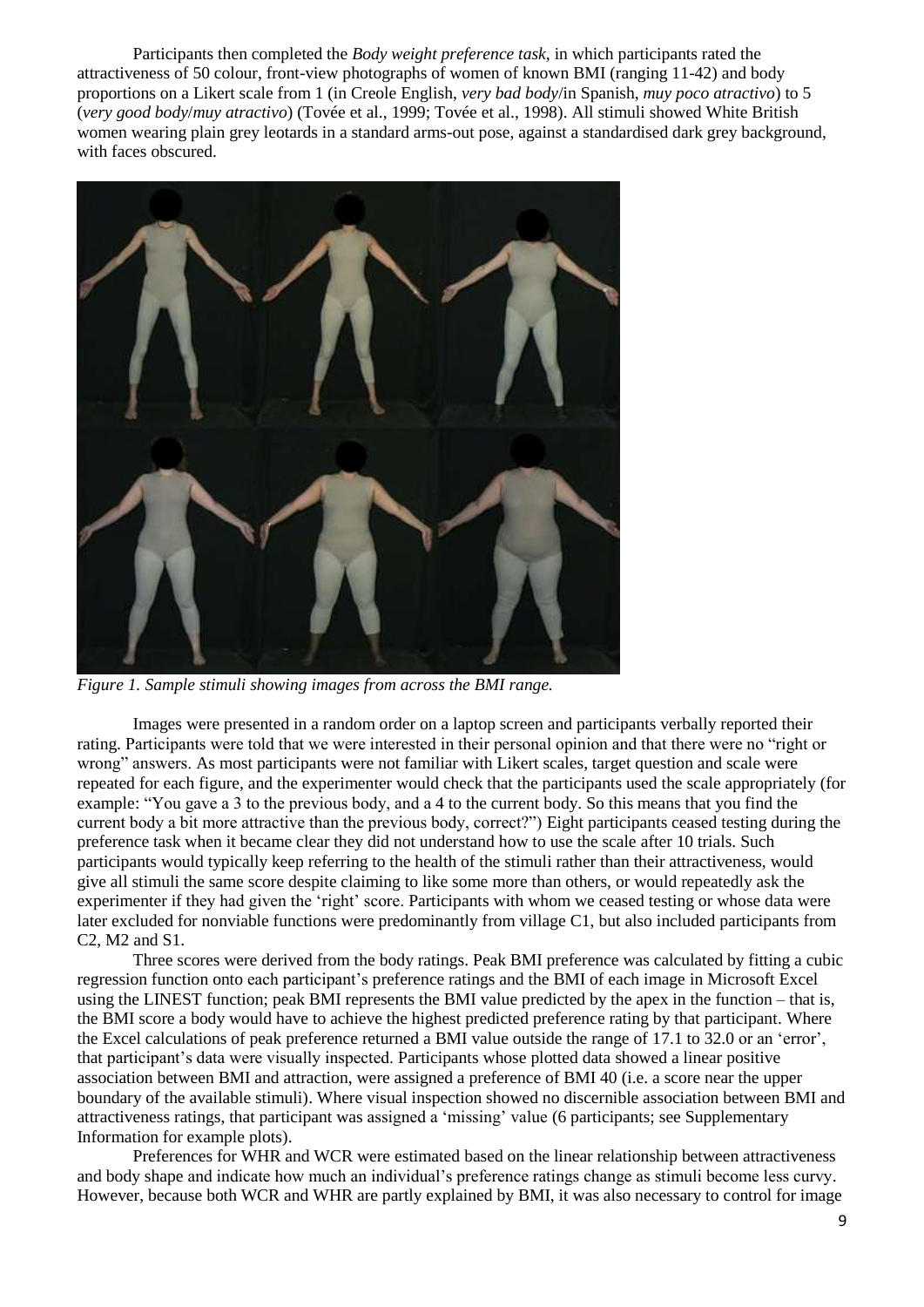BMI. We therefore used standardised residuals for each image, derived from the linear regression between BMI and WHR/WCR in these images, to generate WHR and WCR values controlling for BMI. The attractiveness scores given by participants to each image were then regressed onto (BMI-controlled) WHR or WCR using LINEST in Excel, and we extracted the resulting linear regression slope. Thus WCR and WHR preference slopes represent the participant's preference for body curviness, controlling for body BMI.

### **Analyses**

Data were analysed in R version 3.3.3 (R Development Core Team). ANCOVAs to compare village level differences were conducted using the *lm* and *anova* summary functions (Bates, Maechler, Bolker, & Walker, 2015); correlations between predictor, control and outcome variables were run using the *rcorr* function in the *Hmisc* package (Harrell, 2006), and multilevel random intercept regression models to assess the impact of television on body ideals across individuals were run in the *lme4* package (Bates et al., 2015) and compiled in stargazer (Hlavac, 2018), with beta weights and R<sup>2</sup> calculated in *Sjplot* (Lüdecke, 2019). Figures were produced using *ggplot2* (Wickham, 2009).

Analyses were planned and pre-registered after completion of data collection [\(https://osf.io/49rkc/register/565fb3678c5e4a66b5582f67;](https://osf.io/49rkc/register/565fb3678c5e4a66b5582f67) Research Questions 1 and 2).

### **Results**

Initial ANCOVAs [village (7 levels) x sex (2 levels) x age (covariate)] were run to test whether putatively high-TV villages had differing preferences to low-TV villages. Age was included as a covariate due to the differences between villages in participant age (see Table 1). Results showed significant differences across villages for both peak BMI preference ( $F_{6,284} = 8.631$ ,  $p < .001$ ) and WHR preference ( $F_{6,284} = 5.226$ ,  $p < .001$ ) .001). Post-hoc tests demonstrated that inhabitants of villages M1 (very low media, Miskitu village), C1 (very low media, Garifuna/Mestizo village), and C2 (media for 6 years, Garifuna village) preferred significantly larger bodies on average than those living in the other four villages (all Tukey's  $p < .05$ ), while inhabitants of villages M1 and C1 showed a less negative association between WHR and attractiveness – i.e. they were less interested in a small waist/curvy figure than those in other villages (all Tukey's  $p < .05$ ). Overall patterns of preferences are shown in Figure 2, which gives the functions for each village based on the mean rating of each stimulus in that village.

|            |               | $\mathbf{r}$ | ш     |         | Lu     |
|------------|---------------|--------------|-------|---------|--------|
| Peak BMI   |               |              |       |         |        |
| preference | <b>Sex</b>    | 2.96         | 1,284 | .09     | 0.01   |
|            | Village       | 8.63         | 6,284 | ${<}00$ | 0.15   |
|            | Age           | 2.15         | 1,284 | .14     | 0.01   |
|            | Village x Sex | 2.15         | 6.284 | .05     | 0.04   |
| WHR        |               |              |       |         |        |
|            | <b>Sex</b>    | 0.19         | 1,284 | .67     | < 0.00 |
|            | Village       | 5.23         | 6,284 | ${<}00$ | 0.01   |
|            | Age           | 4.86         | 1,284 | .03     | 0.01   |
|            | Village x Sex | 1.00         | 6.284 | .43     | 0.01   |
| <b>WCR</b> |               |              |       |         |        |
|            | <b>Sex</b>    | 0.50         | 1,284 | .37     | < 0.00 |
|            | Village       | 0.56         | 6,284 | .76     | 0.01   |
|            | Age           | 3.01         | 1,284 | .08     | 0.01   |
|            | Village x Sex | 0.50         | 6,284 | .81     | 0.01   |
|            |               |              |       |         |        |

*Table 2. ANCOVA results for comparisons between villages, controlling for sex and age, on body preferences.*<br>F df n Fta<sup>2</sup>  $\frac{E}{\epsilon}$  *p*  $\frac{E}{\epsilon}$ 

There was a significant interaction between sex and village  $(F_{6,284} = 2.152, p = .048)$ ; additional ANCOVAs for each village with age and sex as predictors showed that women preferred larger bodies than men in C2 ( $F_{1,35} = 9.233$ ,  $p = .004$ ) but no sex differences in any other village (all  $F < 2.3$ , all  $p > 0.1$ ). There was also a significant association between age and WHR preference such that older participants had a less negative slope  $(F_{1,35} = 4.865, p = .028)$ . There were no significant or borderline results for WCR except for a borderline association with age (all *F < 1, all p > .3; see* Table 2 for values).

Zero order correlations examining the predictor and control variables' associations with body preferences showed that Age, Education and TV consumption were all significantly associated with BMI and WHR preferences such that older participants and those with less education, or who watched less television, preferred larger and less curvy bodies. Education was also associated with WCR such that those with more education preferred curvier figures. Values can be seen in Table 3. Although there were no other significant correlations, given the borderline interaction between village and sex for BMI preferences, exploratory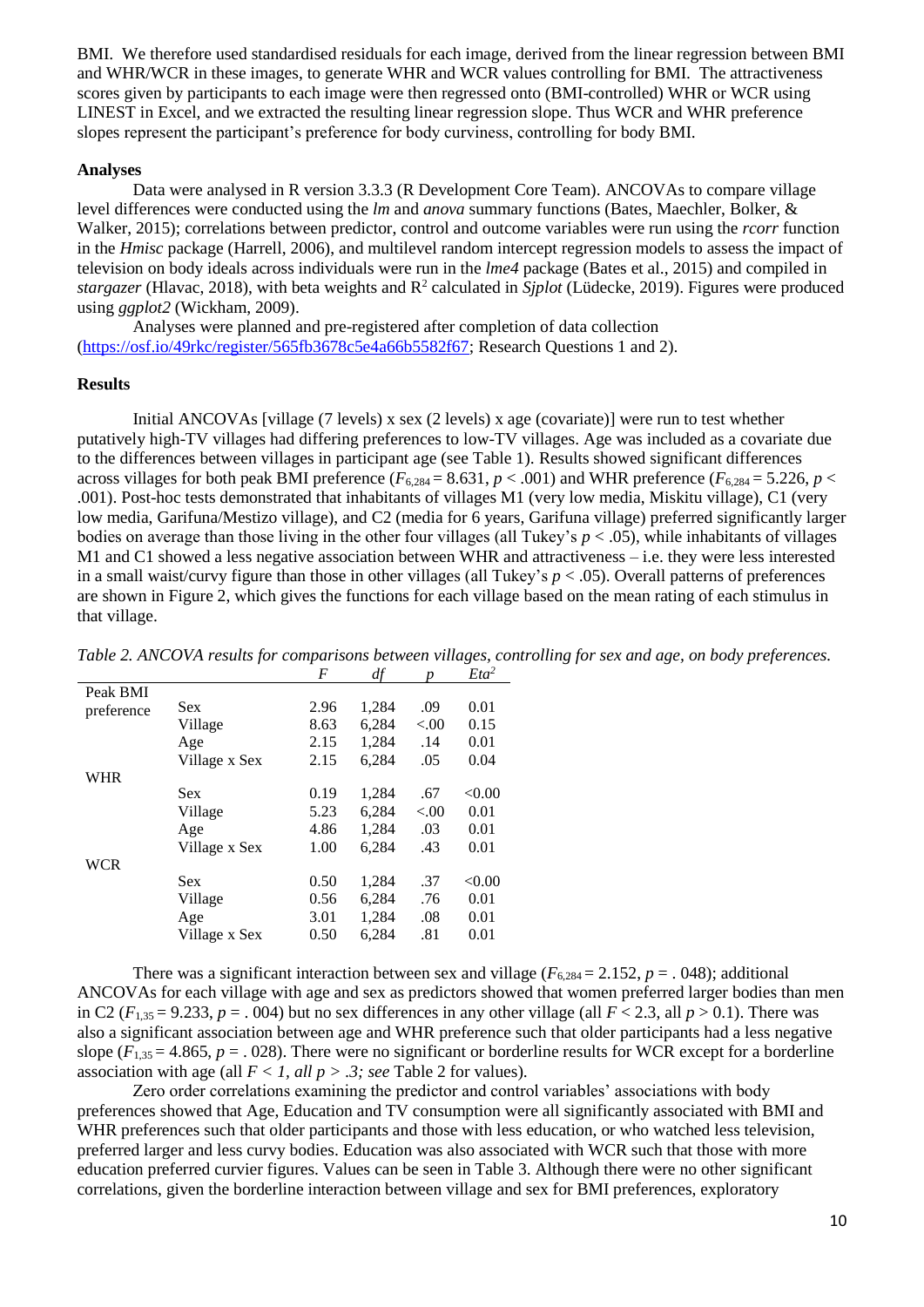correlations were run separately for men and women for BMI preference. These analyses yielded qualitatively identical results to the main correlations.



*Preference functions for BMI (left) and WHR (right) in each village. Solid lines represent the village with least media access and long dashes the villages with most access within each linguistic group. Data from the capital Managua (taken from Boothroyd et al., 2016) are shown in black.*

*Table 3. Zero-order correlations (with p values) between predictor and control variables, and body preferences, across all participants.* N=299

|                       |               | WHR                        | <b>WCR</b>    |  |
|-----------------------|---------------|----------------------------|---------------|--|
|                       | peak BMI      | preference                 | preference    |  |
|                       | preference    | slope                      | slope         |  |
|                       | r<br>D        | $r$ $p$                    | r<br>D        |  |
| WHR preference slope  | .44 < 00      |                            |               |  |
| WCR preference slope  | .20<br>.07    | $.30 \le 0.00$             |               |  |
| Age                   | .02<br>.13    | $.16$ $.01$                | .09<br>.12    |  |
| Education (years)     | $-.22 < 0.00$ | $-.30 < 0.00$              | $-.18 < 0.00$ |  |
| Income $(\$)$         | .21<br>$-.08$ | $\overline{.13}$<br>$-.08$ | $-.07$<br>.23 |  |
| Hours since last meal | .66<br>$-.03$ | $-.04$<br>.49              | $-.10$<br>.08 |  |
| Ln(hours of TV)       | $-.24 < 00$   | $-.26 < 00$                | .51<br>$-.03$ |  |

To examine whether TV consumption was a significant predictor of preferences once village groupings and other covariates were taken into account, multilevel models were constructed for both BMI and WHR preferences. Given the lack of association between WCR preference slopes and either village or any of the covariates except education, this outcome variable was not examined further. Random intercept multilevel models were run with participants nested within village, using restricted maximum likelihood estimation. Variance partitioning in the null models, suggested village could be ascribed 14.6% of variance in BMI preferences, and 9.1% of variance in WHR preference slopes. Analyses then proceeded by putting participant demographic characteristics into the model first (age, sex and ethnicity), followed by TV consumption (our predictor of interest), followed by education (i.e. the only control variable significant correlating with body preferences, as per our preregistered plan of analysis). All covariates were at participant-level in the analysis and uncentred. Models for both peak BMI preferences and WHR preference slopes are shown in Table 4 below. (Note that these models included random intercepts but not random slopes; adding random slopes for TV consumption and Education did not significantly improve models; mixed chi-square Likelihood ratio test gave  $p = .344$  for BMI preference and .295 for WHR preference slope.)

Sex and ethnicity both significantly predicted peak BMI preference as did television consumption and education. Thus, in the final model, we observe that women prefer significantly larger figures than men, that participants reporting Mestizo ethnicity prefer significantly slimmer figures than participants who do not report Mestizo ethnicity (by approximately 2.5 BMI points), and that greater levels of television consumption and education are associated with a preference for thinner bodies. Increasing television consumption from 0-1 hours a week to approximately 3.4 hours a week, was predicted to reduce body size preferences by a whole BMI point (with further increases having a reduced impact due to the logarithmic scale). Four years of education was predicted to have a similar impact.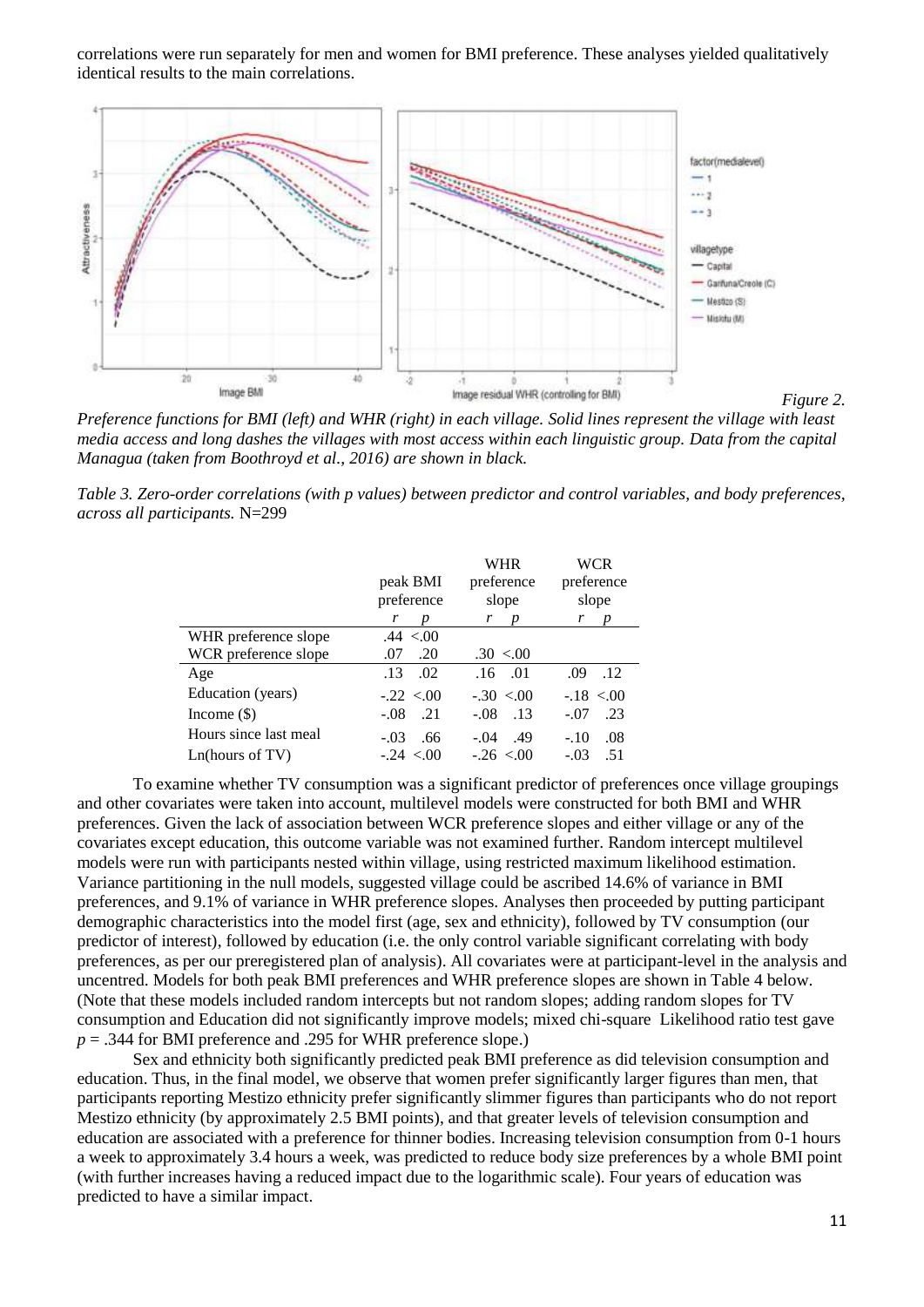For WHR preference slope, none of the core participant characteristics significantly predicted slope. Only television consumption and education showed a significant association, such that those who watched more television and were more educated had more negative slopes, i.e., they preferred curvier figures.

## **Interim discussion**

Our key prediction was that increased access to, and consumption of, visual media through television would be associated cross-sectionally with a preference for slimmer bodies. We built on our previous studies (Boothroyd et al., 2016; Jucker et al., 2017) by collecting a significantly larger sample, incorporating high and low media villages within each of three main ethnic groups, and including more measures of body ideals. Initial analyses, in which participants were compared by village, partially supported our predictions in that the two villages with the least media access showed larger body preferences than all but one other village. Although Village C2, in which there had been mains electricity and regular television access for 6 years, showed body ideals equivalent to those seen in nearby Village C1 where there is no regular television access, it is worth noting that the present study included both Mestizo and Garifuna participants in village C1, but there is no such Mestizo minority in C2. In our previous study comparing Garifuna and Creole participants only in these locations, there was a significant difference as predicted (Jucker et al., 2017).

*Table 4. Regression coefficients (with S.E.) for multilevel models of body size and shape preferences. N=299*

|                                 | $\boldsymbol{B}$ | SE   | $\beta$       | $\boldsymbol{B}$ | SE         | $\beta$ | $\boldsymbol{B}$ | $\cal SE$  | $\beta$  |  |  |
|---------------------------------|------------------|------|---------------|------------------|------------|---------|------------------|------------|----------|--|--|
| <b>Peak BMI Preference</b>      |                  |      |               |                  |            |         |                  |            |          |  |  |
| Intercept                       | 24.86            | 1.31 | 0.00          | 26.89            | 1.28       | 0.00    | 28.87            | 1.34       | 0.00     |  |  |
| Age                             | 0.03             | 0.02 | 0.08          | 0.02             | 0.02       | 0.06    | 0.00             | 0.02       | 0.01     |  |  |
| Sex<br>Ethnicity:               | $1.18*$          | 0.51 | 0.13          | 1.05             | $0.51*$    | 0.11    | $1.03*$          | 0.50       | 0.11     |  |  |
| Mestizo                         | $-1.50$          | 1.08 | $-0.15$       | $-2.10*$         | 1.00       | $-0.21$ | $-2.49**$        | 0.96       | $-0.25$  |  |  |
| Miskitu                         | $-0.45$          | 0.99 | $-0.05$       | $-0.50$          | 0.90       | $-0.05$ | $-0.44$          | 0.87       | $-0.04$  |  |  |
| Garifuna                        | 1.03             | 1.01 | 0.10          | 0.90             | 0.94       | 0.09    | 1.03             | 0.91       | 0.10     |  |  |
| Creole                          | 1.15             | 0.88 | 0.09          | 1.16             | 0.84       | 0.09    | 1.29             | 0.82       | $0.10\,$ |  |  |
| Other                           | 1.40             | 1.87 | 0.04          | 1.74             | 1.85       | 0.05    | 2.27             | 1.83       | 0.07     |  |  |
| Ln(TV)                          |                  |      |               | $-0.93***$       | 0.26       | $-0.24$ | $-0.71**$        | 0.26       | $-0.18$  |  |  |
| Education                       |                  |      |               |                  |            |         | $-0.25**$        | 0.07       | $-0.22$  |  |  |
| Random Effects                  |                  |      |               |                  |            |         |                  |            |          |  |  |
| Residual                        | 19.1             |      |               | 19.02            |            |         | 18.42            |            |          |  |  |
| Village                         | 2.97             |      | 0.63          |                  |            |         | 0.34             |            |          |  |  |
| Marginal /<br>Conditional $R^2$ | 0.081 / 0.204    |      | 0.130 / 0.158 |                  |            |         | 0.173 / 0.188    |            |          |  |  |
| LogLikelihood                   | $-865.628$       |      |               |                  | $-862.034$ |         |                  | $-858.001$ |          |  |  |
| <b>WHR</b> preference slope     |                  |      |               |                  |            |         |                  |            |          |  |  |
| Intercept                       | $-21.09$         | 3.21 | 0.00          | $-16.28$         | 3.22       | 0.00    | $-11.02$         | 3.4        | 0.00     |  |  |
| Age                             | $0.13*$          | 0.06 | 0.13          | 0.10             | 0.06       | 0.10    | 0.04             | 0.06       | 0.04     |  |  |
| Sex                             | 0.12             | 1.31 | 0.00          | $-0.20$          | 1.30       | $-0.01$ | $-0.23$          | 1.27       | $-0.01$  |  |  |
| Ethnicity:<br>Mestizo           | $-0.74$          | 2.7  | $-0.03$       | $-2.12$          | 2.50       | $-0.09$ | $-3.04$          | 2.44       | $-0.12$  |  |  |
| Miskitu                         | $-0.59$          | 2.48 | $-0.02$       | $-0.93$          | 2.27       | $-0.04$ | $-0.78$          | 2.20       | $-0.03$  |  |  |
| Garifuna                        | $-0.64$          | 2.53 | $-0.03$       | $-0.37$          | 2.37       | $-0.01$ | 0.24             | 2.30       | 0.01     |  |  |
| Creole                          | 1.51             | 2.21 | 0.05          | 1.82             | 2.13       | 0.06    | 2.24             | 2.07       | $0.07\,$ |  |  |
| Other                           | 3.08             | 4.76 | 0.04          | 3.76             | 4.72       | 0.05    | 5.1              | 4.63       | 0.06     |  |  |
| Ln(TV)                          |                  |      |               | $-2.25***$       | 0.64       | $-0.24$ | $-1.43*$         | 0.66       | $-0.15$  |  |  |
| Education                       |                  |      |               |                  |            |         | $-0.71***$       | 0.18       | $-0.25$  |  |  |
| Random Effects                  |                  |      |               |                  |            |         |                  |            |          |  |  |
| Residual                        | 124.82           |      |               | 123.46           |            |         | 117.98           |            |          |  |  |
| Village                         | 12.8             |      |               | 3.11             |            |         | 2.46             |            |          |  |  |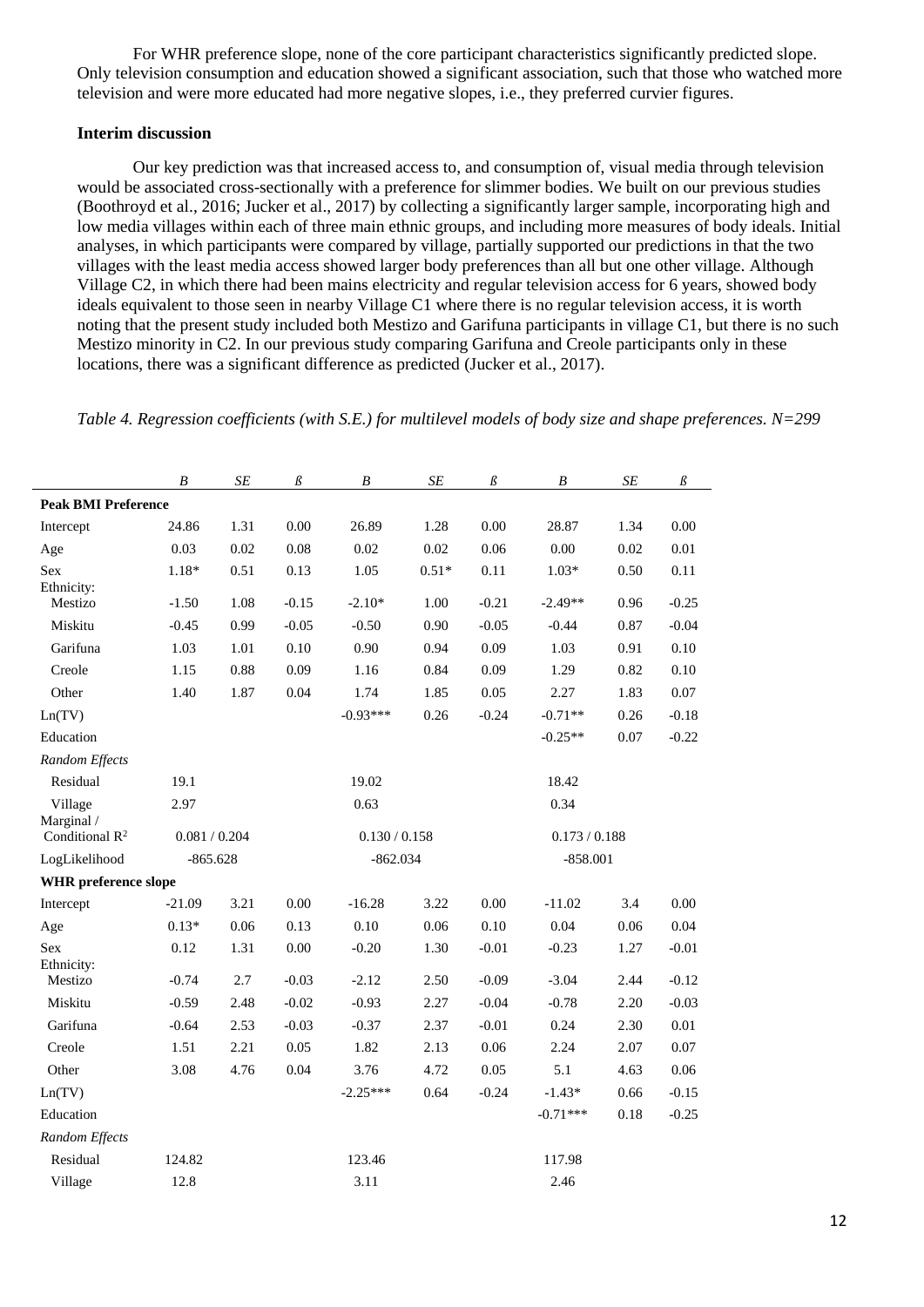| Marginal /                 |             |               |             |
|----------------------------|-------------|---------------|-------------|
| Conditional $\mathbb{R}^2$ | 0.024/0.115 | 0.080 / 0.103 | 0.129/0.147 |
| LogLikelihood              | $-1.137.84$ | $-1.132.94$   | $-1.126.45$ |

Indeed, in our multilevel analyses, all indigenous and Creole groups preferred significantly larger figures than Mestizo participants. This may be because Mestizos are culturally more European than other groups in the region (for instance, in our interactions they displayed much more knowledge of European history and culture than other participants), and as discussed above, were more likely to be first or second generation migrants to the Caribbean coast. As such some Mestizo participants may have experienced more media access in younger years or may have had parents who transmitted a preference for slimmer figures through other means. Once variation due to ethnicity was controlled, however, we saw a significant association between recent TV consumption and body ideals. Those who had watched more television in the last week preferred slimmer and curvier figures. We also found that years of education was similarly associated with a preference for slimmer and curvier figures. Although educational materials we observed in the villages did not include many images, content was often biased towards European or North American perspectives or focused on the priorities of policy makers in Managua (the majority of the curriculum is centrally determined). School-based education has been historically used to actively 'de-culturize' colonised nations (see e.g., Spring 2012 for discussion) and has been implicated in cultural homogenisation at a global level (see e.g., Dale, 2005). Furthermore, those who completed higher levels of education (high school for some villages and, rarely, college/university) had to study in larger towns and as such, likely had more extensive exposure to globalised media and culture in younger years.

Importantly, these results are broadly consistent with our previous analyses of a smaller sample which also found that both TV consumption and education were associated with a preference for slimmer female bodies in C1 and M2 (Boothroyd et al., 2016), and suggest that those earlier results were not simply due to unmeasured village-level factors creating the appearance of an association at the individual level.

We note that in contrast to BMI and WHR preferences, we did not find an association between television exposure and preferences for a curvy upper body. Furthermore, although WCR preference slopes were correlated with WHR preference slopes, they were not associated with BMI preferences. This may in part reflect local attitudes which emphasise the lower body in judging attractiveness. Our participants in this study and related qualitative research generally did not express interest in breasts as an aesthetic or sexual feature of women's bodies, and tended to admire female celebrities known for their large bottoms rather than their breasts (e.g., Nicky Minaj; see Thornborrow et al., 2018, for further discussion). Thus although television may induce a preference for small waists, participants may have been less likely to attend to the breasts in media imagery.

#### **Study 2: Associations within-individuals between television on body shape preferences**

A key weakness of Study 1 is that it is cross-sectional, and we are thus unable to demonstrate change (or lack of change) in body ideals following changes in exposure to visual media. Residents of the region are generally unable to control whether or not they have *regular* access to television per se, since it involves requiring regular predictable electricity supplies, or travel to larger communities which is expensive and is undertaken only when necessity dictates it, for example, for work, family, or health reasons. However, of those who have a television in their own home, individuals may be more likely to actively seek out and view more appearance-focused content if they already prefer the ideals presented in globalised media. As such some proportion of the variance in our data may be subject to pre-existing individual differences. Study 2 therefore collected data at multiple timepoints to investigate the link between recent television exposure and body ideals *within* individuals.

At the commencement of our research programme, electricity supplies were planned for installation in village S1 and we therefore planned to use this as a model of longitudinal change. However, installation was repeatedly delayed and opportunities to revisit after installation were limited by the end of the grant; as a result participant retention was unacceptably low in S1 (N=12) and its ethnically matched comparator village S2 (N = 22). Furthermore, those individuals re-tested in S1 were predominantly those who previously had regular television access via solar panel. Our attempts to recruit additional participants who had acquired televisions following village-wide installation was likewise hampered. As such, S1 offered minimal opportunity to test our predictions.

On the other hand, village C1 did present an opportunistic opening for our research. Individuals in C1 had originally been tested in 2014 (for Study 1) and in 2015 (for Jucker et al., 2017). In April 2017, we retested these individuals a third time, and had acceptable retention across these timepoints with 31 participants tested at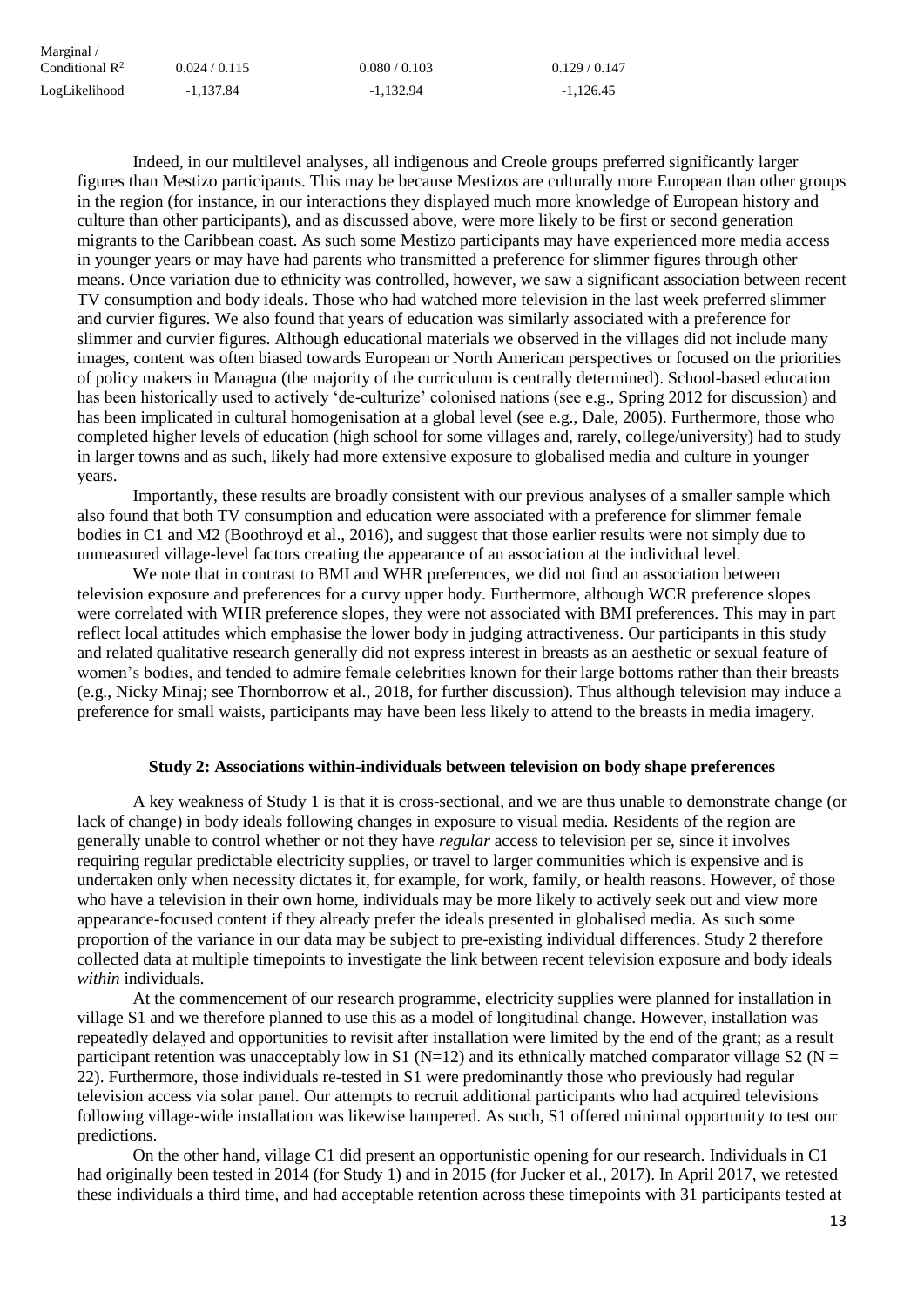least twice. Despite the lack of mains electricity, residents of C1 did show within individual variability in their television access, either through travel to other communities or because there was briefly a television in the village. During our 2015 data collection (but not 2014), one household had access to a small solar panel that was used to provide lighting to two houses and, when possible, to power a small television (without cable or satellite) and a DVD player, on which one of a dozen DVDs was occasionally played. These DVDs were a lowquality, mix of Hollywood action films and films that are colloquially known as 'Black people pictures', and which do not typically feature the thin ideal. By 2017, this television was no longer used, due to technical problems with the solar panel, efforts to save electricity to charge mobile phones, and a lack of new DVDs.

We therefore predicted i. that those individuals who watched more television at one timepoint versus another would likewise prefer thinner bodies at that time point versus another, and ii. that the use by some individuals of a television in 2015 would lead to preferences that year being significantly slimmer than at other time points. (For additional analyses of S1 and S2 data, see supplementary materials.)

#### **Methods and results**

In total, 31 individuals were tested on at least two occasions in C1 (15 were tested three times). Demographic breakdown of the sample across time points is shown in Table 5 below.

*Table 5. Numbers, demographics and preferences scores Village C1 at each time point for repeat-participants (SD given in brackets)..*

|                                | 2014           | 2015         | 2017          |
|--------------------------------|----------------|--------------|---------------|
| % Female                       | 45             | 48           | 44            |
| N                              | 31             | 29           | 16            |
| Age                            | 30.87 (14.9)   | 31.41 (14.5) | 31.94(16.7)   |
| TV (hrs last 7 days)           | 1.74(3.0)      | 2.20(3.0)    | 1.38(7.18)    |
| Peak BMI preference            | 29.23(6.0)     | 28.55(6.2)   | 30.39(7.4)    |
| WHR preference<br>slope $*100$ | $-11.95(11.1)$ | $-8.85(8.3)$ | $-14.19(9.8)$ |

Participants completed the body preference task and reported hours of TV watched in the last 7 days at each time point. As before, hours of TV were analysed using a Log transform. Peak BMI preference and WHR preference slope were also both calculated as before, with data which failed to show a viable function excluded. Three individuals were removed from within-participant analyses due to producing only one viable preference function, while four of those tested on three occasions had their data from one timepoint excluded. WCR preference slopes were not analysed given the lack of significant results in Study 1. Data were analysed using random intercept models with maximum likelihood estimation, via the *lme4* package in R and compiled using *stargazer* and *SjPlot*, as in Study 1, to firstly compare mean preferences across timepoints, and then compare the relationship between television and preferences across timepoints within individuals.

Comparisons between timepoints were assessed using a random intercept multilevel model, to account for the incomplete participation at each point. Datapoints were clustered within participants and time (year) was added as a datapoint level predictor. Results showed no significant association between time and preferences except for a trend for larger bodies to be preferred in 2017 than in 2015 (see Table 6).

|                                          | <b>BMI</b> preference | WHR preference |         |               |      |         |
|------------------------------------------|-----------------------|----------------|---------|---------------|------|---------|
|                                          | B                     | SE             | $\beta$ | B             | SE   | $\beta$ |
| Constant                                 | $28.51***$            | $-1.21$        |         | $-10.76***$   | 1.94 |         |
| Time (ref: $2015$ )                      |                       |                |         |               |      |         |
| 2014                                     | 0.88                  | $-1.20$        | 0.08    | $-1.46$       | 2.23 | $-0.06$ |
| 2017                                     | $2.78^{\dagger}$      | $-1.471$       | 0.19    | $-2.94$       | 2.71 | $-0.13$ |
| Random effects:                          |                       |                |         |               |      |         |
| Individual                               | 20.21                 |                |         | 29.14         |      |         |
| Residual                                 | 17.97                 |                |         | 63.66         |      |         |
| Marginal /<br>Conditional $\mathbb{R}^2$ | 0.028 / 0.544         |                |         | 0.012 / 0.325 |      |         |
| Log Likelihood                           | $-219.685$            |                |         | $-255.545$    |      |         |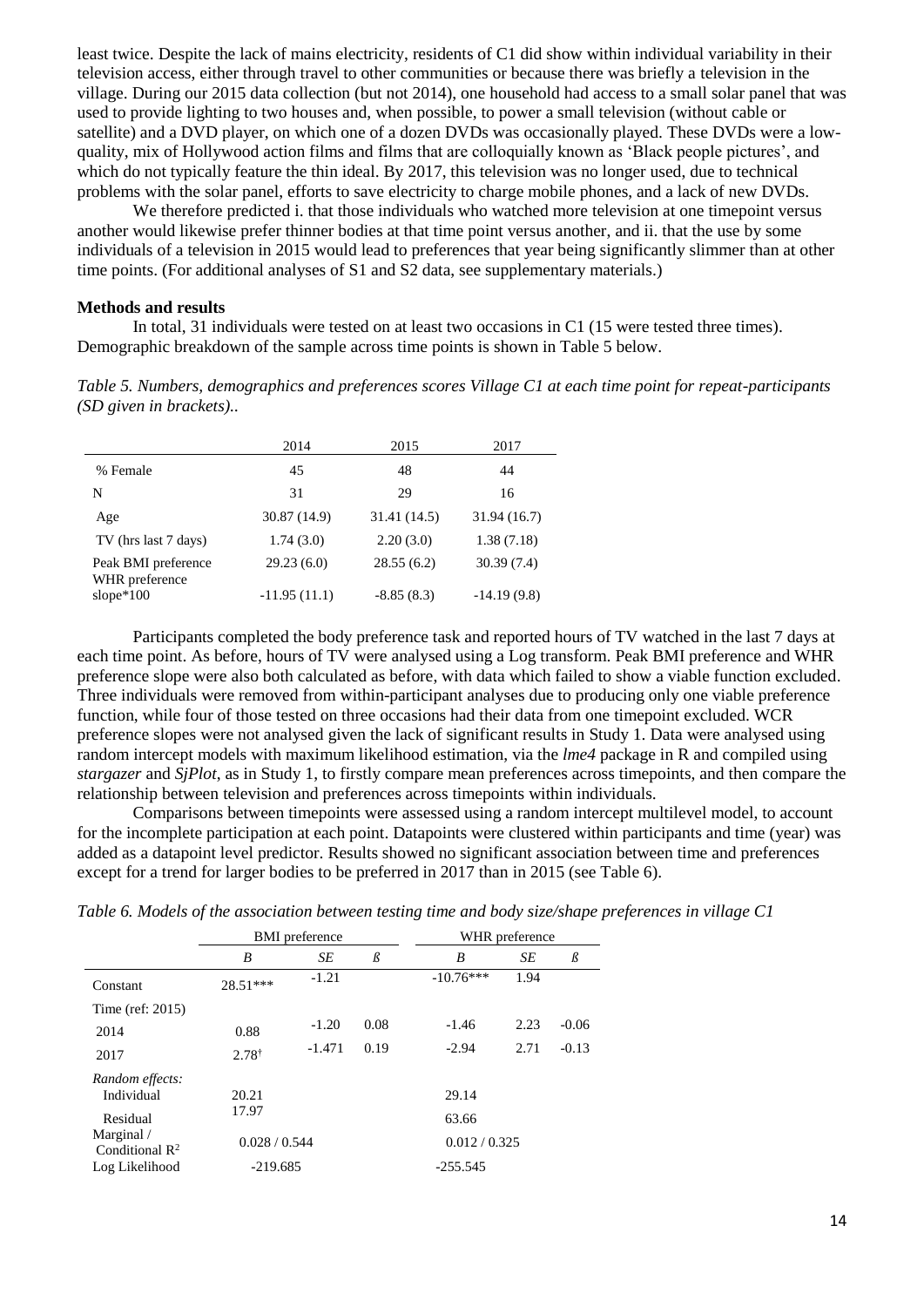To assess the association between TV and BMI preference within individuals, TV consumption was centred within individuals. Random intercept models were then constructed with datapoints nested within individuals. Preference score was entered as the outcome variable, TV consumption was entered as a fixed effect, followed by ethnicity (dummy variable for Mestizo or not) and the interaction in a second model. Results are shown in Table 7. There was a negative association between TV and BMI preference which was marginal in the first model but significant in the second model once ethnicity was included, indicating the effect may exist primarily amongst the non-Mestizo villagers (although we note the interaction term was not significant.) As shown in Figure 3, at timepoints when they had watched more television, individuals tended to have body preferences which were thinner than at timepoints where they watched less television. (See supplementary RMarkdown output for alternate earlier analyses of this data, which had less conservative results). There were no significant effects for WHR in any models.

BMI preference wHR preference slope *B SE B B SE B B SE B SE B SE B* Constant 29.66 0.99 30.44 1.10 -11.85 1.45 -11.42 1.67 TV consumption -1.58† 0.86 -0.15 -2.38\* 1.04 -0.23 1.61 1.59 0.10 2.29 1.95 0.14 Ethnicity **1.69** 2.21 -0.21 -0.21 -0.21 -1.69 3.36 -0.07 TV x ethnicity 2.38 1.79 0.13 1.97 3.35 -0.07 *Random effects:* Individual 19.52 17.73 32.14 31.89 Residual 18.54 17.84 63.23 62.65 Marginal/ Conditional  $\mathbb{R}^2$ 0.024 / 0.525 0.085 / 0.541 0.010 / 0.344 0.019 / 0.350 Loglikelihood -210.357 -208.493 -245.043 -245.043 -244.745

*Table 7. Fixed effect estimates (with SE) for associations between TV consumption centred within individuals and body preferences.*  $\uparrow p = .067 * p < .05$ 



*Figure 3. Spaghetti plot showing association between within-individual variance in TV consumption and peak BMI preference in village C1, with linear regression line and standard error shown. Note for visualisation, BMI preferences are also centred within individual. Circles indicate 2014 data, triangles indicate 2015 and squares indicate 2017.*

#### **Interim Discussion**

These results suggest that within-individual variation in TV consumption was associated with withinindividual variation in body size (but not shape) ideals, at least amongst the non-Mestizo (predominantly Garifuna) residents in C1. Some inhabitants had temporary access to DVD content around 2015; otherwise participants in this location are only able to access television when visiting nearby communities with mains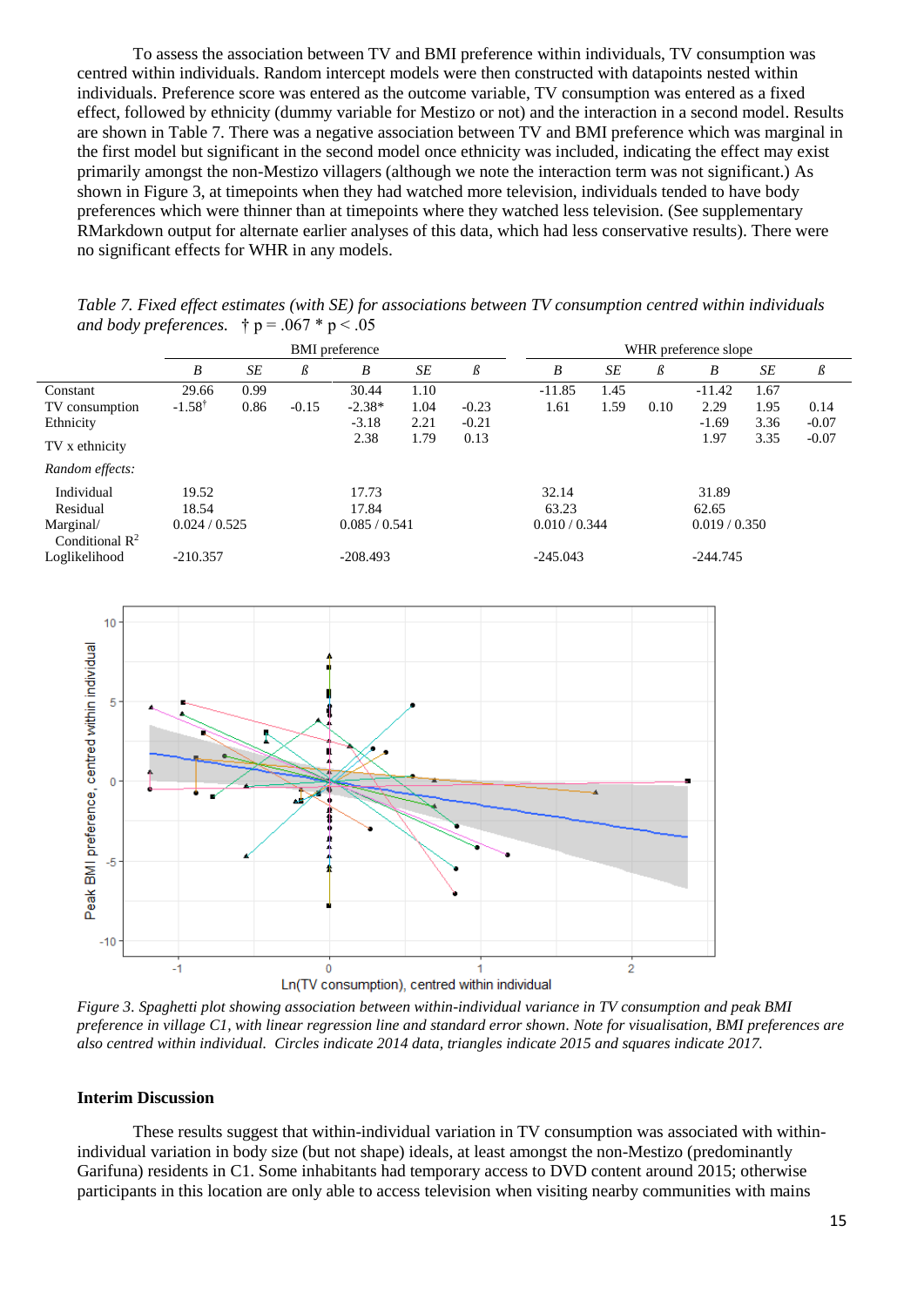electricity. As such any impact of recent TV consumption amongst these participants are against a background of very low television access. These data would therefore suggest that television may have a direct impact on body size ideals within individuals, as well as between individual in Study 1.

The trend for a change in preferences between 2015 to 2017 may possibly reflect changes in nutritional status between those years as many of our participants and contacts in the area reported experiencing a poor year for fish, and our participants in Village C1 had lost weight between 2015 and 2017 (mean loss: 1.53kg,  $t =$ 3.983,  $p = .001$  – excluding pregnant women; we did not weigh participants in 2014). However, given that this result was only marginal in C1 (albeit significant in supplementary analyses including S1 and S2, see below), and we have very low power for 2017, we simply raise this point to suggest more research on periods of actual scarcity may possibly be warranted.

Indeed, our sample size is a concern for Study 2 in general and the poor participant retention in S1 meant that opportunities to test our core hypothesis were limited to C1. Although supplementary analyses of the data we did gather in S1 and S2 showed no association between television consumption and body ideals for those participants, our numbers in these locations were even smaller than in C1 (only 12 in S1). Furthermore, those participants we retained were all habituated to television before the study commenced; as such we also hesitate to draw strong conclusions from those data except to observe that those results concord with the suggestion in the main analyses, that there may be no within-individual association amongst Mestizos in this region.

An additional note of caution regarding Study 2 is that the majority of inhabitants in Village C1 viewed television only when travelling. We therefore cannot rule out the possibility that our results are driven by time spent in other locations in general, rather than any television viewed while travelling. The purpose of Study 3, therefore, was to mimic experimentally the impact of television viewing on body ideals in this region.

### **Study 3 – Experimental manipulation of body weight ideals**

There is a strong experimental literature showing that viewing faces or bodies with extreme features (e.g., very high weight or facial distortions) can bias preferences in Western participants (e.g. Boothroyd et al., 2012; Rhodes et al., 2003; see also Introduction above). To date, however, only one study has examined such effects in a non-Western, small-scale society, showing facial adaptation after-effects in the Hadza of Tanzania (Little & Apicella, 2016). Furthermore, to our knowledge, no similar study has ever been conducted in relation to body preferences. Demonstrating such an experimental impact is critical to the argument that visual media is directly changing body preferences across cultures.

In the current study we recruited participants with extremely limited television access from Villages C1 and S1 and examined body weight ideals before or after they viewed a series of high or low weight fashion models. In contrast to Studies 1 and 2, Study 3 used an interactive figure choice paradigm in which participants selected their ideal body by manipulating the apparent BMI of a computergraphic avatar. This allowed us to maximise the sensitivity of our measure, while also using cgi bodies which had been designed to more closely resemble the local population than our British stimuli in Studies 1 and 2. In particular, the test stimuli had skin tones similar to either the local Mestizo or Garifuna population, and included avatars with larger (hourglass shape) or smaller (pearshape shape) breasts because we noted that breasts were not typically of interest in the local population. Similarly, our manipulation stimuli included Latina and Black models, as well as White models, to reflect the mixture of Hollywood and Latin American media that residents of the region tended to consume.

If participants in this low-media environment are indeed susceptible to visual media impacts on ideals, we would predict that those viewing low weight models should show a drop in their weight ideals from pre- to post-test, while those viewing the high weight models (who represent the existing ideal for most Garifuna, but not Mestizo, participants in Study 1) should show static or increasing weight ideals.

#### **Participants**

Power analyses based on Boothroyd et al. (2012) (Study 1, partial eta squared .310) indicated that a total of 32 participants (i.e. 16 per condition) would give 95% power to detect a similarly sized interaction between condition and time. We therefore recruited 20 women and 20 men per condition, aged 16 to 78 years (*M*= 30.4; *SD*=12.9). Thirty-nine participants (20 men) were from Village C1, where we tested all adults who were willing to participate and older than 16 years old. The remaining 41 (20 men) were recruited from Village S1. Testing took place in 2016 several months after Time 1 data collection for Study 2. All participants provided consent and received \$4 in local currency for their time. Participants younger than 18 years old or older than 75 years old were tested with a parent or guardian present. Seven participants from Village S1 who reported having satellite television and watching it in the last 7 days, as well as 2 participants who created the thinnest or fattest ideal body possible at both pre-test and post-test (i.e. showed ceiling/floor effects), were discarded from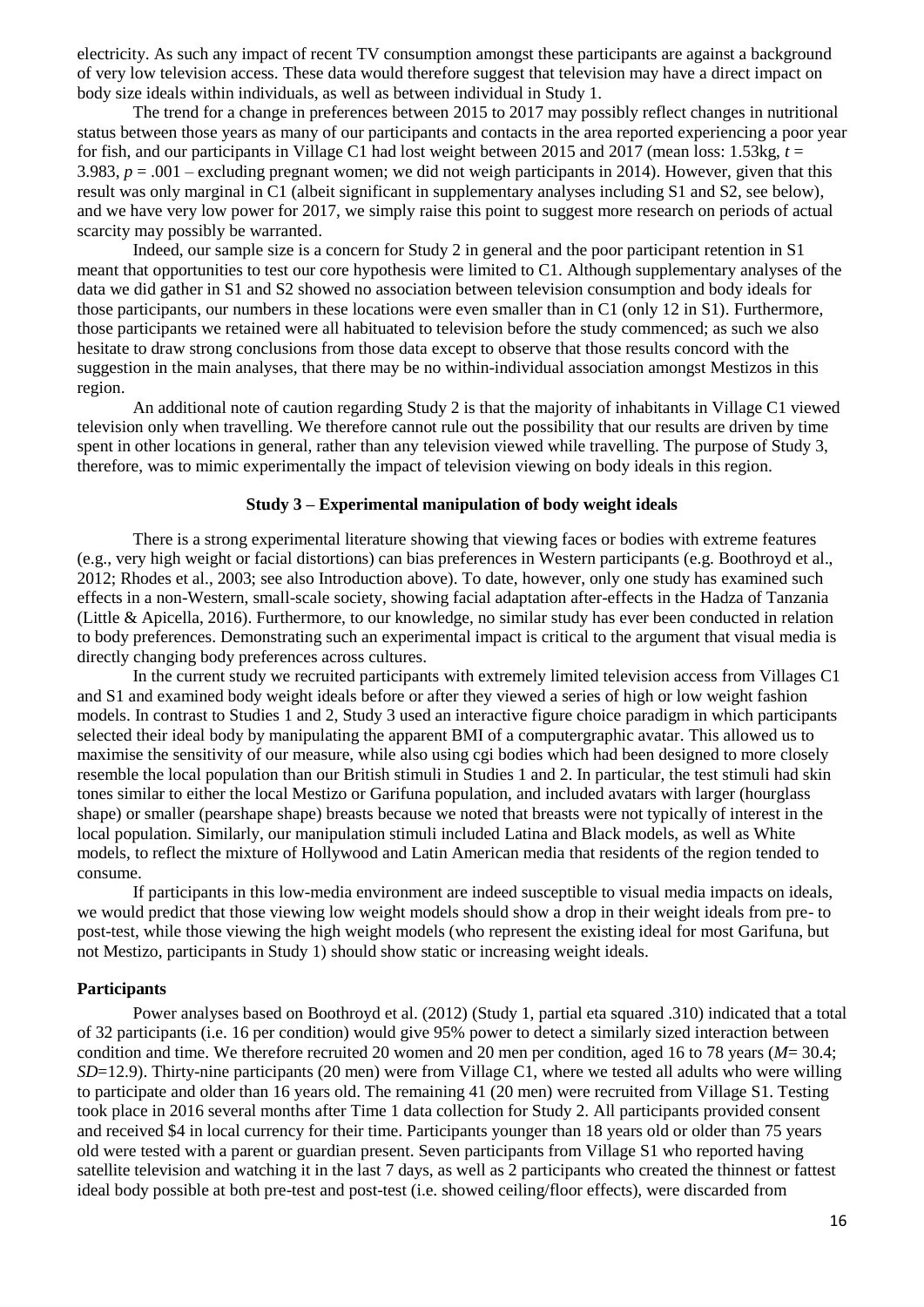analyses, leaving 71 participants in total. Methods and procedures were approved by the Department of Psychology Ethics Committee, reference: 15/09.

### **Methods**

**Ideal body size task.** Before and after the manipulation, participants completed an interactive Ideal body size test on a laptop*.* Using the left and right arrow keys, participants manipulated the size of computergenerated but lifelike female figures across a range equivalent to BMI 15 to BMI 40 to create their 'ideal'. The figures were based on 8 'starter' bodies created in the software suite DAZ Studio 4.5 (Figure 4). These bodies varied in shape (pear type vs. hourglass type), skin colour (light vs. dark), and clothing (swimsuit vs. low waist shorts and strapless bra), with each combination of shape/skin colour/clothing being represented. The bodies were presented at an angle of 45° relative to the observer, as this viewing angle allows a finer body size discrimination than front-view (Cornelissen et al., 2018). Assignment of test bodies to pre and post-test was counterbalanced such that half of the participants in each condition received the first 4 bodies at pre-test, and the 4 remaining bodies at post-test, with the other half of the participants receiving the opposite manipulation. Order of presentation within the tests was randomised. Sizes selected for each body were recorded as the percentage of total range by which the chosen size deviated from the midpoint (-50% to 50%).



*Figure 4. Sample starter bodies (minimum and maximum size). Upper pair show pear-shaped, dark skinned bodies, in shorts and a crop top. Lower pair show hourglass bodies with light skin in a swimsuit* 

Each body started at a random size, and the experimenter demonstrated to the participant how the size of the body could be changed using the left and right arrow keys, and showing the full possible range. The participants were then instructed to modify each of the four bodies until these looked like their 'ideal woman body' using the following additional prompts in Creole: 'make a very good body', 'make a perfect body', 'make a body you like plenty, that is sexy' or the Spanish equivalent.

**Manipulation phase task.** Manipulation stimuli consisted of 144 photographs of either thin (typically UK sizes 4-6) or plus size (UK 16-28) fashion models found on mainstream or specialist UK or U.S. retailers' online catalogues or in popular women's magazines. All images showed women face-on, with a neutral background and with the full body visible (from head to knees at least), in non-sexually explicit poses. Model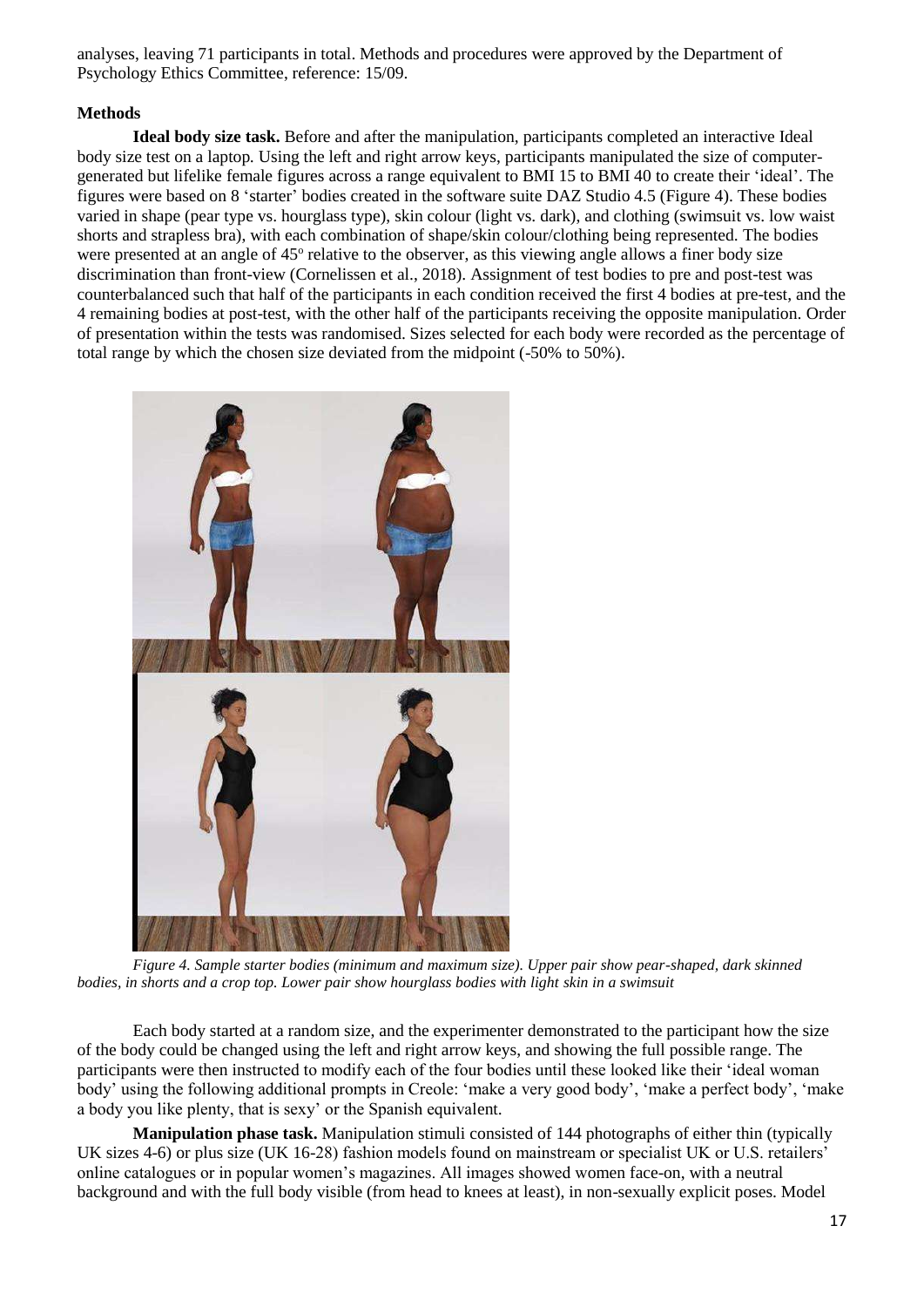ethnicity (White v non-White) and outfit (clothes v swimwear) were balanced across conditions. The photographs were presented in pairs, giving 36 trials per condition, and the participants were instructed to choose which of the two models was their 'favourite'. Within each pair, the models used looked similar and were matched for body shape, type of clothing, and pose. The number of same/different ethnic background pairs was also counterbalanced both within and between experimental conditions. Order of presentation of the pairs and left-right presentation of images were randomised for each participant.

For each pair of photos, the experimenter asked the participant to choose their 'favourite body' between the two, or which one of the two bodies 'looks better, or is a more attractive woman body in your opinion'. Participants chose by tapping on the screen; the experimenter would click on the image, triggering the next trial. This lasted approximately 15 minutes for each participant. Once the manipulation phase was finished, the posttest ideal body task was automatically launched.

**Questionnaire.** Following the body tests, participants verbally reported on our control variables*.* Although we targeted participants who had minimal exposure to television, we explicitly asked participants whether they had access to television, and how many hours they had watched in the last 7 days. They also reported the last time that they travelled to other communities (recoded into whether or not they had travelled in the last 7 days), how many hours ago they had last eaten and whether they were trying to lose weight. Finally, we collected anthropometrics to compute the BMI of each participant. Descriptive statistics are given in Table 8.

**Analyses.** Data were analysed using random intercept models in MLwiN (Rasbash, Charlton, Browne, Healy, & Cameron, 2009) and iterated generalised least squares estimation.

|                      | Whole sample     | By groups         |                    |
|----------------------|------------------|-------------------|--------------------|
|                      | Mean $(SD)$      | Thin<br>condition | Large<br>condition |
| Pre-test preference  | $-9.01(14.6)$    | $-8.52$           | $-9.51$            |
| Post-test preference | $-9.42(14.7)$    | $-5.87$           | $-13.07$           |
|                      |                  |                   |                    |
| Age                  | 30.42 (13.0)     | 32.53             | 28.26              |
| Education            | 5.36(4.8)        | 4.94              | 5.77               |
| Earnings \$          | 1230.07 (2356.2) | 1328.35           | 1137.40            |
| Time since last meal | 3.58(1.8)        | 3.52              | 3.64               |
| TV in last 7 days    | 0.88(2.2)        | 1.01              | 0.74               |
| BMI                  | 24.63(5.0)       | 25.26             | 24.00              |
|                      |                  |                   |                    |
| % Mestizo            | 56%              | 56%               | 57%                |
| % Travelled          | 38%              | 39%               | 37%                |
| % Dieting            | 18%              | 22%               | 14%                |

*Table 8. Descriptive statistics for all measures in Study 3.*

## **Results**

Preliminary analyses showed that the two experimental groups were matched on all variables measured in this study, including age, BMI, dieting, earnings, education, ethnicity, television access and television consumption, time since last meal, sex, and travel (*F*s < 1.955, *p*s > .167). A random intercept model was constructed with participant as the higher level and body as the lower level unit. Initial variance partitioning in a null model indicated that 52.8% of variance operated at the level of the body identity, while the remainder operated at the level of the participant. The intercept was -9.03, which corresponds to a BMI on the interactive scale of approximately 25. Time (pre-test vs. post-test), group and the interaction term between group and time were entered into the model, followed by participant sex and village, and the three-way interaction terms between these two variables and time and group. This final model yielded a significant difference between villages, such that participants in Village S1 preferred thinner bodies in general than those in Village C1, and a significant interaction between group and time (see Table 9 for coefficients, note the main effect of Time indicates the effect of time within the Thin condition, and the interaction term indicates the positive change over time in the Large condition).

As shown in Figure 5, participants in the thin size condition showed a shift towards preferring thinner bodies from pre-test to post-test, while participants in the plus size condition showed the opposite pattern. At post-test, participants' mean body size selected in the plus size condition was significantly larger than in the thin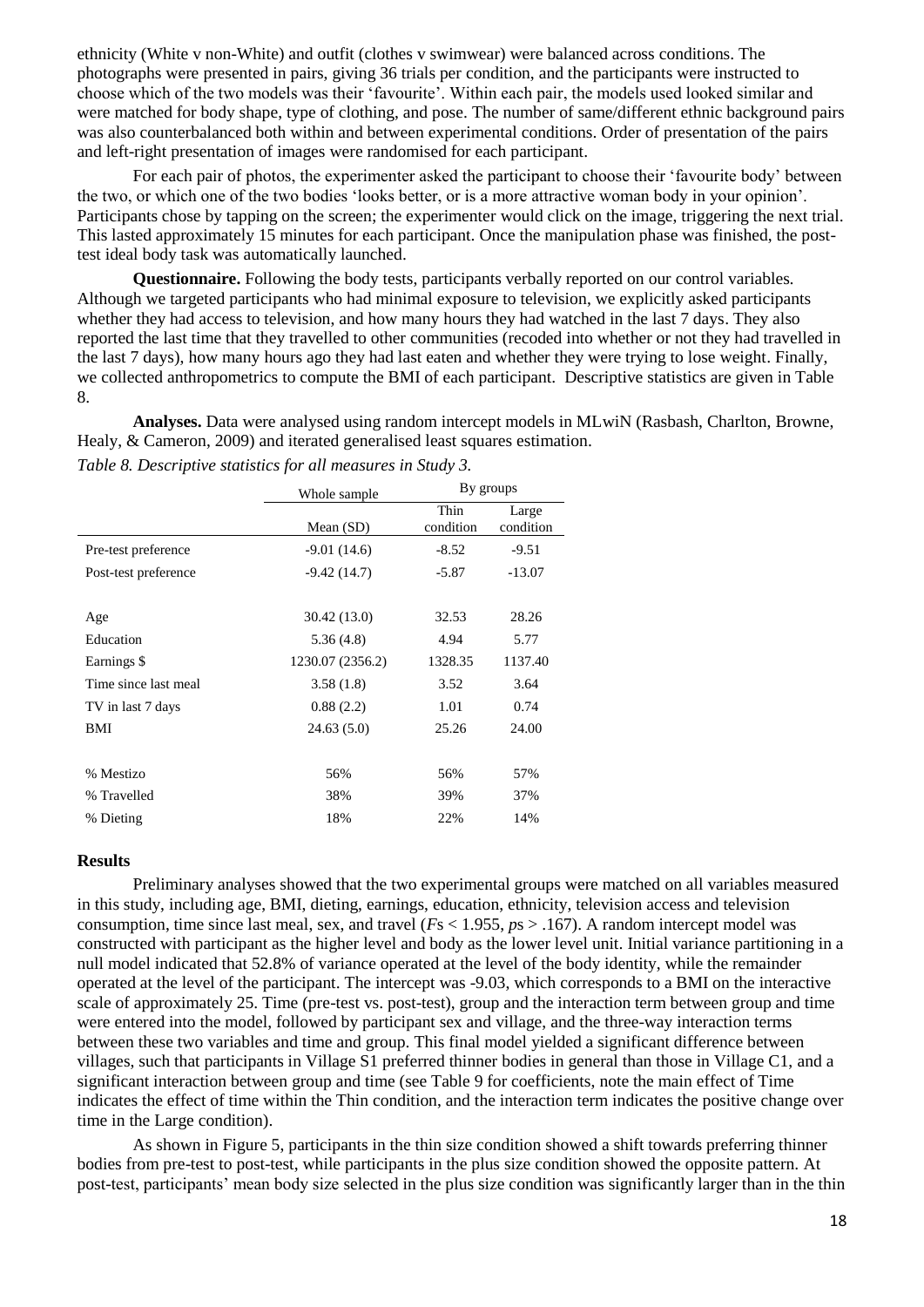size condition (mean difference: 7.19, 95% CI 0.38 to 14.00,  $t(69) = 2.107$ ,  $p < .05$ ,  $d = .49$ ). Although the model was somewhat improved by the inclusion of sex and village and their three-way interactions, neither such interaction was significant.

|                         | B          | SE    | $\beta$ | B          | SE    | $\beta$ | B         | SE    | $\beta$ |
|-------------------------|------------|-------|---------|------------|-------|---------|-----------|-------|---------|
| Constant                | $-9.19$    | 2.39  | 0.01    | $-11.62$   | 2.86  | 0.01    | $-7.58$   | 3.15  | 0.01    |
| Time (ref: pre-test)    | $-3.56$    | 1.56  | $-0.01$ | $-3.56$    | 1.56  | $-0.01$ | $-3.56$   | 1.56  | $-0.01$ |
| Group (ref: thin)       | 0.66       | 3.33  | 0.10    | 0.52       | 3.31  | 0.101   | 0.57      | 3.14  | 0.10    |
| Time*Group              | $6.21**$   | 2.19  | 0.09    | $8.49**$   | 2.7   | 0.09    | $10.21**$ | 3.12  | 0.09    |
| Sex (ref: female)       |            |       |         | 4.87       | 3.21  | 0.10    | 4.00      | 3.06  | 0.08    |
| Sex x Time x Group      |            |       |         | $-4.32$    | 2.99  | 0.01    | $-4.62$   | 2.99  | 0.01    |
| Location (ref: $C1$ )   |            |       |         |            |       |         | $-7.69**$ | 3.06  | $-0.24$ |
| Location x Time x Group |            |       |         |            |       |         | $-3.31$   | 2.99  | 0.04    |
| Random effects:         |            |       |         |            |       |         |           |       |         |
| Individual              | 151.84     | 29.16 |         | 149.04     | 28.78 |         | 130.34    | 25.71 |         |
| Residual                | 170.76     | 10.86 |         | 169.96     | 10.77 |         | 169.66    | 10.72 |         |
| Loglikelihood           | $-2339.38$ |       |         | $-2337.61$ |       |         | $-2333.1$ |       |         |

*Table 9. Analysis of predictors of ideal body size selected for each starter body. N = 71*

Addition of further potential confounding variables (age, BMI, dieting, education, time since last meal, and travel), did not improve the model any further (*p*s for likelihood ratios all > .1), and yielded no other significant main effects. (Ethnicity and earnings were not included because we considered that these were redundant with village and education, respectively.) Furthermore, none of the three-way interaction terms were significant (see Table S4). Finally, we also conducted exploratory analyses including test stimulus body type (colour and body shape combination) and its interaction with the experimental effect. As shown in supplementary Table S3.3, participants selected a larger body as 'ideal' for the lighter-skinned pearshaped stimuli than the darker skinned pear shaped stimuli with the hourglass stimuli of either colour intermediate, but stimulus type did not significantly moderate the main interaction of interest.



*Figure 5. Pre-test to post-test difference in ideal body size between groups*

#### **Interim discussion.**

Study 3 aimed to mimic experimentally the immediate impact of television exposure on body ideals by presenting a period of visual exposure to images of slim or overweight women. Results showed that just 15 minutes exposure to western media images induced change in participants' perceptions of ideal female body size in the direction of the images seen. These data are consistent with results in Western samples (Boothroyd et al., 2012; Hummel, Rudolf, Untch, Grabhorn, & Mohr, 2012; Stephen, Bickersteth, Mond, Stevenson, & Brooks, 2016; Stephen & Perera, 2014; Winkler & Rhodes, 2005) and suggest that the capacity of visual experience to shape body ideals is not limited to participants with a media-saturated environment. Furthermore,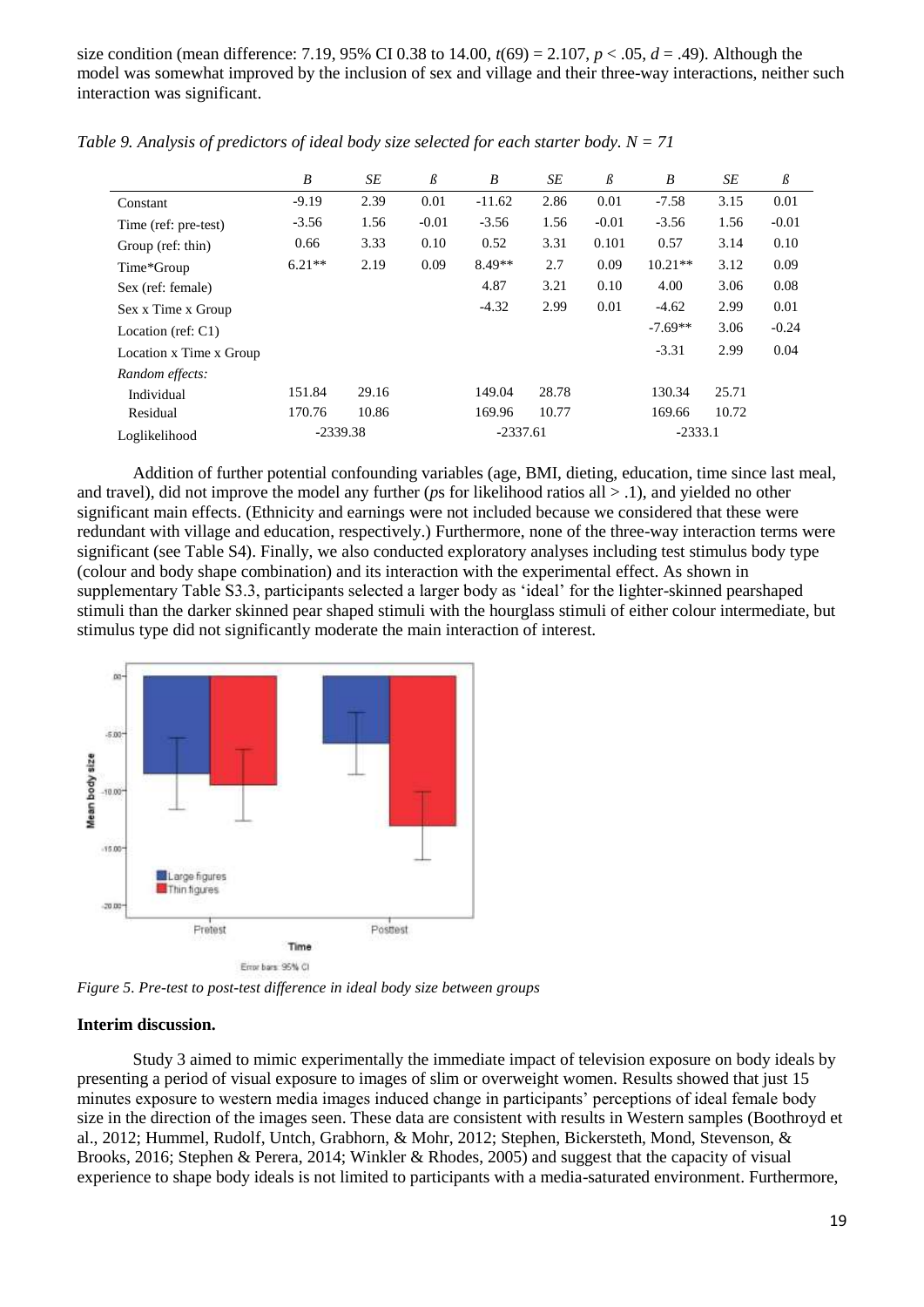these data support the hypothesis that the between- and within-individual correlations between TV consumption and body ideals in Studies 1 and 2 do indeed reflect a causal impact of visual media on body preferences.

The fact that none of our potential confounding variables significantly moderated the experimental interaction, suggests that the immediate impact of visual media on body ideals is not reliant on recent prior media exposure or interest in weight loss. Furthermore, although Study 2 main and supplementary analyses suggested that within-individual effects of media may be weak or non-existent in Mestizos in this area, Study 3 showed no difference between Mestizo- and Garifuna-dominant villages.

We did not test how long our experimental effects lasted, but laboratory studies have suggested visual adaptation to face stimuli may have an impact lasting from a few minutes up to a week (Carbon & Ditye, 2011; Carbon et al., 2007; Rhodes, Jeffery, Clifford, & Leopold, 2007). As such we would suggest that it is the continuous exposure to thin female figures in globalised mass media which may be critical in shaping body ideals cross-culturally, rather than simple access itself. However, it is a limitation that although the average participant tested in this study had not left their village for 234 days, most had experienced some television when visiting towns or cities in the past. In other words, although body ideals in low media villages in this location are considerably larger than in the West (Boothroyd et al., 2016), it is theoretically possible that even modest prior experience may modulate the impacts seen here, particularly since familiarity may magnify the impact of exposure effects (Carbon & Ditye, 2011 – although *cf*. Little & Apicella, 2016).

We also note that our stimuli consisted of attractive, high status models in both conditions, and as such we cannot distinguish between 'simple' perceptual visual adaptation and associative learning mechanisms in changing ideals. Given, however, that our intention was to mimic Western visual media exposure in order to establish grounds for a causal relationship, we have nevertheless demonstrated that such media images may indeed directly impact body ideals and as such explain our results in Studies 1 and 2.

### **General Discussion**

A large literature has accumulated which implicates visual culture in promoting a 'thin ideal' for female bodies in Western countries, with experimental laboratory evidence suggesting that both the visual component of visual media, and the evaluative elements, may drive changes in perceptions of attractiveness in viewers (Boothroyd et al., 2012; Jones et al., 2007). While a small number of studies have considered the impacts of Western and/or industrialised cultural influence on perceptions of attractiveness in other cultural settings, these have typically been cross-sectional and involved groups or settings which differ on many more factors than just media exposure. Furthermore, the seminal work on the influence of television on body related psychology in a previously media-naïve population (Becker 2004; Becker et al., 2002), focused on eating disorder risk in young girls and their particular vulnerabilities.

The current studies thus sought to provide the first comprehensive test of the hypothesis that visual media can alter perceptions of female body attractiveness in a non-WEIRD population. Our data show that in an area of low technological development, with a population largely engaged in small scale farming and fishing, those with greater access to and consumption of television have significantly more 'Westernised' body ideals: that is, preferring thinner and curvier female figures. The same was true for those who have likely experienced greater acculturation through time spent in larger towns for education. The association between television consumption and body weight preferences may also be observed within at least one subgroup of individuals who are not already habituated to regular television access. We were also able to experimentally induce change in body weight ideals in individuals from two villages with low television access.

To our knowledge, this is the first time such a detailed comparison of individuals within one region has been attempted, the first controlled experiment of media exposure impacts on body ideals in a non-WEIRD setting, and only the second time that changes in local infrastructure have been utilised to conduct naturalistic experiments on the impact of media on any aspect of body attitudes. Our data also support the suggestion that previous studies showing differences between migrant and non-migrant populations (Mo et al., 2014; Swami & Tovée, 2007; Tovée et al, 2006) may reflect change within individuals in the migrant population following exposure to Western cultural media, rather than pre-existing differences between migrant and non-migrant populations. Indeed, by utilising multiple ethnic groups and multiple quantitative approaches, in particular inclusion of the experimental component, we have yielded the best and clearest evidence to date for a causal role of visual media in shaping body ideals.

#### **Implications and questions for culture and attraction**.

These data strongly support the proposal that visual culture may be a critical contributory factor in the development of attraction in modern humans. This then raises the question of to what extent such culturallydriven variation can be documented across domains, beyond just preferences for female body size and shape. The cross-cultural literature on interpersonal attraction is currently taking major steps forward, both in terms of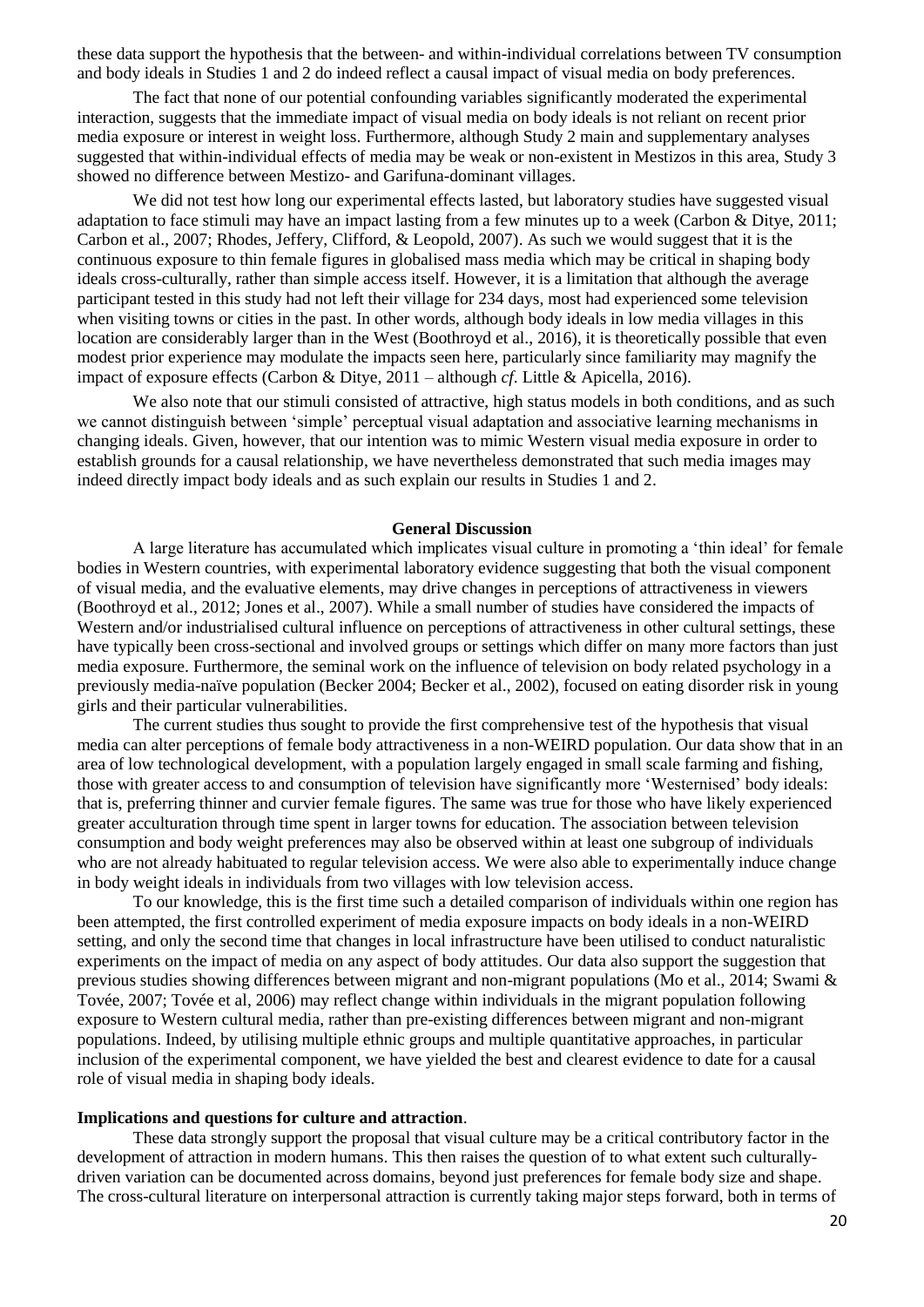including previously neglected 'non-WEIRD' populations (e.g. Scott et al., 2014; Sorokowski & Sorokowska et al., 2012) and through large scale international studies of many countries (e.g., Swami et al., 2010: body weight; DeBruine et al., 2010; Marcinkowska et al., 2019; Scott et al., 2014: facial masculinity). These studies increasingly show evidence that preferences seen as robust in Western and industrialised populations may be stronger, considerably weaker, or even absent in other populations. Although variation in body weight preferences has been evident for some time, such patterns are now also being seen in facial attraction research. For instance Scott et al., (2014) found that facial masculinity/femininity preferences are largely absent in small scale societies. In contrast, Little, Apicella and Marlow (2007) found stronger preferences for facial symmetry in Hadza hunter-gatherers than in British participants. Some researchers have started to consider whether cultural factors may influence these patterns in facial preferences, looking at population density and general development levels (Marcinkowska et al., 2019; Scott et al., 2014), as well as internet access (Batres & Perrett, 2014). Our paper provides a strong model of how to further investigate these potential effects in other domains going forward.

An additional question which arises from our study, is whether there are limits to the influence of visual culture. For instance, one might argue that a high weight body ideal may still persist in the most nutritionally stressed environments – that is, the ecological model of preferences may still constrain cultural effects. Our data, however, strongly suggests visual media may be pushing preferences below the healthy optimum in nutritionally vulnerable populations such as ours. If a woman of the BMI most favoured in S2 lost a stone in weight during a bad fish season, she would shift from BMI 22.5 to 19.3 (based on average Nicaraguan female height of approximately 153cm). In contrast our data showed little support for the ecological approach to understanding attractiveness. There was no evidence in Study 1 for a measure of hunger (time since last meal) affecting body weight preferences, which is consistent with our previous in-depth analyses of nutrition and body ideals in this population (Jucker et al., 2017). Furthermore, although supplementary analyses of the full Study 2 dataset showed an increased in preferred BMI during the hungry period, this relationship was only marginal in C1 where we focused our analyses above. As such, it is difficult to conclude that nutritional status impedes any impacts of visual culture. We would suggest, however, that a future study conduct better powered longitudinal tests across known periods of food seasonality and availability, in order to more fully test this question.

At the broadest level, insofar as some theorists have searched for 'universals' in attraction, our data demonstrate that perceptions of female body attractiveness are highly plastic and that this plasticity may be the most striking universal; not only can temporary changes in attractiveness perceptions be induced in the laboratory with Western participants, but such patterns have now been observed in both the short and long term in a 'non-WEIRD' sample.

### **Considerations for future research**

**Mobile phones and social media.** Future cross-cultural studies may also wish to explore other forms of media access. As discussed above, when our research started, television and radio were the only reliable means of accessing information outside the Pearl Lagoon Basin for the majority of the population. Recently, however, mobile phone infrastructure is improving and where signal exists, those villagers who can afford it are increasingly acquiring smartphones with internet access. Although none of our participants in M2 had smartphones when tested in 2014, by the end of our work in the area, phones were becoming common in that village. Similarly, Village C3 acquired a transmitter in 2016 (after we finished testing there) and now has signal good enough to support streaming of visual media. Just as residents strongly prioritise television access when it is available (for instance, some villagers told us they would sometimes prioritise satellite television subscription over clothes and other personal items or essential repairs to a boat or house), so too someone in the communities with signal will usually have managed to acquire a top-up card recently, and will share their smartphone with fellow villagers.

As discussed, signal is weak and unreliable for downloading/uploading images in most locations, but residents are able to download media (including feature films, music video clips, and a wide range of photos) if they travel to a town and bring it back with them. Furthermore, camera phones allow residents to take photos of each other, which has very recently become a popular trend in village M2. We found that villagers were enthusiastic about being photographed by us and by each other, and could use these pictures to critique their own appearance (there are few or no mirrors that we observed in the villages used in the studies reported above). Younger villagers in particular are also starting to join social networks and seemed to consider the internet more important than television.

Because mobile phones were not present in any of those villages we first tested, we did not include smartphone usage in our participant questionnaire and cannot at this stage say to what extent they may have led us to underestimate media usage in S2 and C3 in particular. A key challenge going forward, therefore, is to consider how accessing the internet and social media may impact more isolated communities, particularly given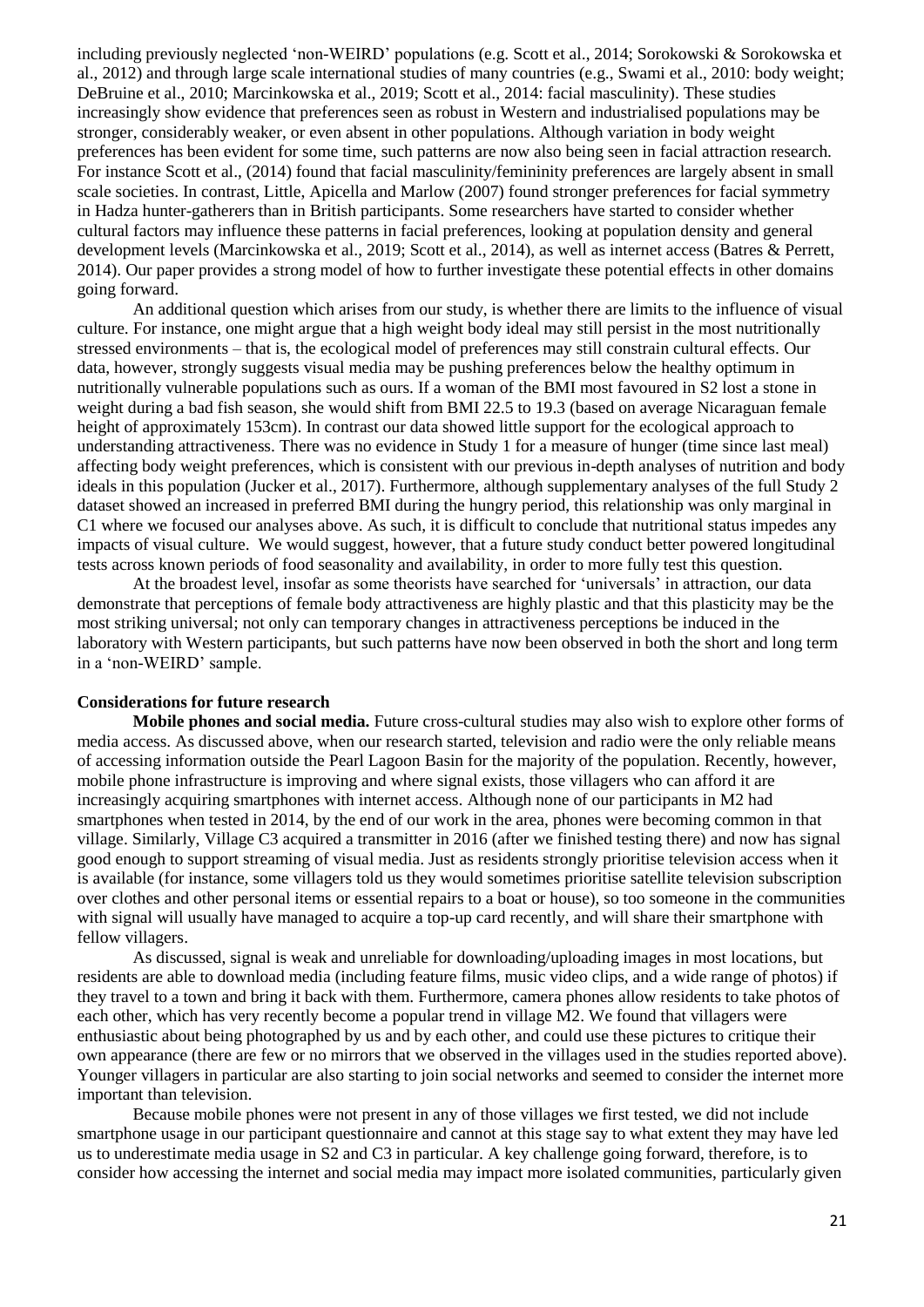the evidence that social media play an increasing role in body dissatisfaction levels amongst young people in the West (Fardouly & Vartanian, 2016).

**Timescale effects.** Throughout our studies we focused on recent television exposure – either within the last week in Studies 1 and 2, or the immediate effects of experimental exposure in Study 3. This still leaves open the question of how exposure may affect individuals differently over different time courses. Evidence for faces suggests that impacts can last up to 7 days (particularly in familiar stimuli; Carbon & Ditye, 2011) but no data go beyond that timeframe as far as we are aware. At the present time, research on the time course of body adaptation effects is lacking, and studies on repeat-exposure concentrate on explicit training paradigms with accuracy feedback, rather than mimicking cultural exposure patterns (e.g., Gledhill et al, 2016). As such, our data highlight the need to consider further how accumulated exposure may impact perceptions differently over time to more fully understand the mechanisms through which the process of 'visual acculturation' takes place.

**Ethnically appropriate stimuli.** A key caveat in the current data is that most stimuli were based on either European women (body preference stimuli) or women selected by globalised fashion brands (experimental manipulation stimuli), and even those we constructed specifically to reflect local body shape preferences and skin tones in the experiment still varied principally in BMI. The participants can only choose their ideal from the options we offer, and if their ideal body shape is not present then they cannot choose it. As such we may be missing from our analyses other elements of body shape or composition ideals in these communities. We addressed this issue in a parallel study where participants were able to construct their ideal female body size and shape in 3D avatar software. The results suggested that television access not only predicts a preference for a lower ideal BMI but also a curvier upper female body, consistent with the low BMI, hourglass western ideal (Thornborrow, Jucker, Boothroyd, & Tovée, 2018). As such, our lack of results regarding WCR in the current study may reflect the limitations of our stimuli as well as or instead of participant characteristics.

**Male body ideals.** Our data focused solely on preferences for women's body weight and shape. It will also be essential in future to examine potential impacts of visual media and cultural change on attitudes to male bodies, especially given the interest in action films and, recently, bodybuilding, we have observed in the area. Indeed, a particular strength of our research, is that we have demonstrated how complementary quantitative methods may be used, alongside long term ethnographic observation, within one study site to comprehensively test hypotheses around cultural influence and/or physical attraction and we highly recommend other researchers adopt this interdisciplinary approach in future.

**Body image.** Finally, we note that we did not explicitly measure body image in our participants as the focus of the current work was to understand whether media changed body ideals themselves. However, Westernised body weight ideals represent a significant risk factor for body dissatisfaction; particularly since the ubiquity of palm oil and increasing access to refined sugar and processed foods in the region (Jucker et al., 2017) will likely drive population BMI upwards. Indeed, internationally, economic development and increased access to the 'thin ideal' usually coincide with rising levels of obesity, and therefore renders the dominant Western ideal of a slim or underweight female body even more difficult to attain. A key priority for the field of body ideals must therefore be to consider what early-intervention strategies may best reduce any negative impacts of media access on populations undergoing technological transition, while taking into account these populations' priorities, values, and opportunities.

#### **Conclusion**

Television is a highly valued asset in the Pearl Lagoon communities. It provides entertainment, increases access to information and political views from inside and outside the region, and facilitates the transmission of vital services such as storm warnings. However, our data suggest that consumption of visual media in the form of television represents a significant driver of changes in local conceptions of female body attractiveness. As such, our findings support the hypothesis that perceptions of attractiveness are inherently plastic, subject to cultural influence, and that mass media may be propagating and reinforcing Western beauty ideals around the world. We strongly recommend i. that further research be undertaken into other aspects of attraction which may be susceptible to such changes (such as body ideals in men and skin colour preferences); ii. that replications are conducted in other communities; and iii. that researchers and local communities come together to consider whether, and how, early intervention should be attempted.

#### **References**

Anzures, G., Mondloch, C. J., & Lackner, C. (2009). Face Adaptation and Attractiveness Aftereffects in 8-Year-Olds and Adults. *Child Development, 80*(1), 178-191. doi:10.1111/j.1467-8624.2008.01253.x

Apicella, C. L., Rozin, P., Busch, J. T., Watson-Jones, R. E., & Legare, C. H. (2018). Evidence from hunter-gatherer and subsistence agricultural populations for the universality of contagion sensitivity. *Evolution and Human Behavior*, *39*(3), 355-363.

Ashikari, M. (2005). Cultivating Japanese whiteness: The "whitening" cosmetics boom and the Japanese identity. *Journal of Material Culture, 10*(2). Bates, D., Maechler, M., Bolker, B., & Walker, S. (2015). Fitting Linear Mixed-Effects Models Using lme4. . *Journal of Statistical Software, 67*(1), 1-48. doi:10.18637/jss.v067.i01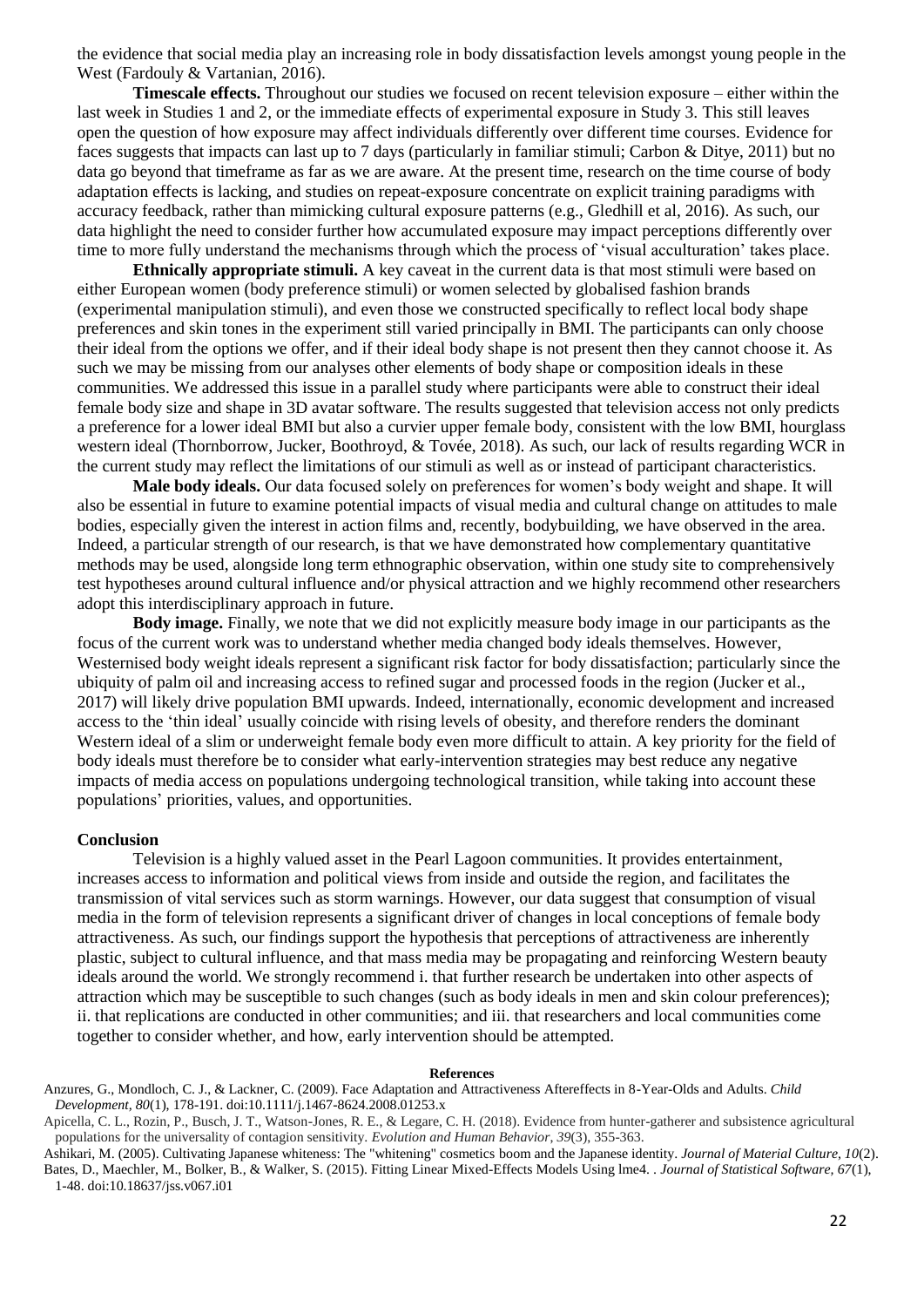Batres, C., & Perrett, D. I. (2014). The influence of the digital divide on face preferences in El Salvador: People without internet access prefer more feminine men, more masculine women, and women with higher adiposity. *PLoS One*, *9*(7), e100966.

Becker, A. E. (2004). Television, disordered eating, and young women in Fiji: Negotiating body image and identity during rapid social change. *Culture Medicine and Psychiatry, 28*(4), 533-559. doi:10.1007/s11013-004-1067-5

Becker, A. E., Burwell, R. A., Gilman, S. E., Herzog, D. B., & Hamburg, P. (2002). Eating behaviours and attitudes following prolonged exposure to television among ethnic Fijian adolescent girls. *British Journal of Psychiatry, 180*, 509-514.

Bestelmeyer, P. E. G., Jones, B. C., DeBruine, L. M., Little, A. C., Perrett, D. I., Schneider, A., . . . Conway, C. A. (2008). Sex-contingent face

aftereffects depend on perceptual category rather than structural encoding. *Cognition, 107*(1), 353-365. doi:DOI 10.1016/j.cognition.2007.07.018 Boothroyd, L. G., Jucker, J. L., Thornborrow, T., Jamieson, M. A., Burt, D. M., Barton, R. A., . . . Tovée, M. J. (2016). Television exposure predicts

- body size ideals in rural Nicaragua. *British Journal of Psychology, 107*(4), 752-767. doi:10.1111/bjop.12184 Boothroyd, L. G., Tovée, M. J., & Pollet, T. V. (2012). Visual Diet versus Associative Learning as Mechanisms of Change in Body Size Preferences. *Plos One, 7*(11), e48691. doi:10.1371/journal.pone.0048691
- Boothroyd, L., Pollet, T., Evans, E., Yi, Q., & Tovée, M. (2018). Adaptation-like effects in body weight attractiveness are not simply norm based. *PsyrXiv* https://doi.org/10.31234/osf.io/gsnkf
- Carbon, C. C., & Ditye, T. (2011). Sustained effects of adaptation on the perception of familiar faces. *J Exp Psychol Hum Percept Perform, 37*(3), 615-625. doi:10.1037/a0019949
- Carbon, C. C., Strobach, T., Langton, S. R. H., Harsanyi, G., Leder, H., & Kovacs, G. (2007). Adaptation effects of highly familiar faces: Immediate and long lasting. *Memory & Cognition, 35*(8), 1966-1976. doi:Doi 10.3758/Bf03192929
- Clark, R. A., Niccolai, L., Kissinger, P. J., Peterson, Y., & Bouvier, V. (1999). Ethnic differences in body image attitudes and perceptions among women infected with human immunodeficiency virus. *Journal of the American Dietetic Association, 99*(6), 735-737. doi: 10.1016/S0002- 8223(99)00398-3.
- Cornelissen PL, Cornelissen KK, Groves V, McCarty K, & Tovée MJ. (2018). View-dependent accuracy in body mass judgements of female bodies. *Body Image*, 24,116-123. doi: 10.1016/j.bodyim.2017.12.007
- Cornelissen, K. K., McCarty, K., Cornelissen, P. L. & Tovée, M. J. Body size estimation in women with anorexia nervosa and healthy controls using 3D avatars. *Scientific Reports*,2017, **7,** 15773. doi: https://doi.org/10.1038/s41598-017-15339-z
- Cuellar, I., Harris, L. C., & Jasso, R. (1980). An acculturation scale for Mexican American normal and clinical populations. *Hispanic Journal of Behavioral Sciences, 2*(3), 199-217.
- Cuellar, I., Harris, L. C., & Jasso, R. (1980). An acculturation scale for Mexican American normal and clinical populations. *Hispanic Journal of Behavioral Sciences, 2*, 199-217.
- Dale, R. (2005) globalization and education: demonstrating a "common world educational culture" or locating a "globally structured educational agenda"? *Educational Theory, 50,* 427-448
- Darmon, N., Ferguson, E. L., & Briend, A. (2002). A cost constraint alone has adverse effects on food selection and nutrient density: An analysis of human diets by linear programming. *Journal of Nutrition, 132*(12), 3764-3771.
- DeBruine, L. M., Jones, B. C., Crawford, J. R., Welling, L. L. M., & Little, A. C. (2010). The health of a nation predicts their mate preferences: cross-cultural variation in women's preferences for masculinized male faces. *Proceedings of the Royal Society B-Biological Sciences, 277*(1692), 2405-2410. doi:DOI 10.1098/rspb.2009.2184
- DeBruine, L. M., Jones, B. C., Little, A. C., Crawford, J. R., & Welling, L. L. M. (2011). Further evidence for regional variation in women's masculinity preferences. *Proceedings of the Royal Society B-Biological Sciences, 278*(1707), 813-814. doi:DOI 10.1098/rspb.2010.2200
- Ember, C. R., Ember, M., Korotayev, A., & de Munck, V. (2005). Valuing thinness or fatness in women Reevaluating the effect of resource scarcity. *Evolution and Human Behavior, 26*(3), 257-270. doi:10.1016/j.evolhumbehav.2005.02.001
- Fardouly, J., & Vartanian, L. R. (2016). Social Media and Body Image Concerns: Current Research and Future Directions. *Current Opinion in Psychology, 9*, 1-5. doi:10.1016/j.copsyc.2015.09.005
- Fisher, C. I., Fincher, C. L., Hahn, A. C., DeBruine, L. M., & Jones, B. C. (2013). Individual differences in pathogen disgust predict men's, but not women's, preferences for facial cues of weight. *Personality and Individual Differences*, *55*(7), 860-863.
- Gangestad, S. W., Haselton, M. G., & Buss, D. M. (2006). Evolutionary foundations of cultural variation: Evoked culture and mate preferences. *Psychological Inquiry, 17*(2), 75-95. doi:DOI 10.1207/s15327965pli1702\_1
- Gardner, R. M., & Brown, D. L. (2010a). Body image assessment: A review of figural drawing scales. Personality and Individual Differences, 48, 107–111. doi: 10.1016/j.paid.2009.08.017
- Gardner, R. M., & Brown, D. L. (2010b). Comparison of video distortion and figural drawing scale for measuring and predicting body image dissatisfaction and distortion. Personality and Individual Differences 49, 794–798. doi: 10.1016/j.paid.2010.07.001
- Gelman, A., & Hill, J. (2007). Data analysis using regression and hierarchical/multilevel models. *New York, NY: Cambridge*.
- Glauert, R., Rhodes, G., Byrne, S., Fink, B., & Grammer, K. (2009). Body dissatisfaction and the effects of perceptual exposure on body norms and ideals. *International Journal of Eating Disorders*, *42*(5), 443-452.
- Gledhill, L. J., Cornelissen, K. K., Cornelissen, P. L., Penton-Voak, I. P., Munafo, M. R. & Tovée, M.J. (2017) An interactive training program to treat body image disturbance. *British Journal of Health Psychology*, 22, 60-76. doi: 10.1111/bjhp.12217
- Harrell, F. E. Hmisc: Harrell Miscellaneous (Version 4.0-3). [http://biostat.mc.vanderbilt.edu/wiki/Main/Hmisc.](http://biostat.mc.vanderbilt.edu/wiki/Main/Hmisc)
- Henrich, J., Heine, S. J., & Norenzayan, A. (2010). The weirdest people in the world? *Behavioral and Brain Sciences, 33*(2-3), 61-+. doi:10.1017/S0140525x0999152x
- Hummel, D., Grabhorn, R., & Mohr, H. M. (2012). Body-shape adaptation cannot be explained by adaptation to narrow and wide rectangles. *Perception, 41*(11), 1315-1322. doi:10.1068/p7197
- Hummel, D., Rudolf, A. K., Untch, K. H., Grabhorn, R., & Mohr, H. M. (2012). Visual Adaptation to Thin and Fat Bodies Transfers across Identity. *Plos One, 7*(8). doi:ARTN e4319510.1371/journal.pone.0043195
- Hlavac, Marek (2018). stargazer: Well-Formatted Regression and Summary Statistics Tables. R package version 5.2.1. https://CRAN.Rproject.org/package=stargazer
- James, W. P. T., Nelson, M., Ralph, A., & Leather, S. (1997). Socioeconomic determinants of health The contribution of nutrition to inequalities in health. *British Medical Journal, 314*(7093), 1545-1549.
- Jamieson, M. (2003). Miskitu or Creole? Ethnic identity and the moral economy in a Nicaraguan Miskitu village. *Journal of the Royal Anthropological Institute, 9*(2), 201-222. doi:Doi 10.1111/1467-9655.00146
- Jameson, M. (2010) A journey into symbolic disorder: Miskitu reactions to Mestizo Catholic ritual in Nicaragua. *Ethnography, 11*, 409-424.
- Jones, B. C., DeBruine, L. M., Little, A. C., & Feinberg, D. R. (2007). The valence of experience with faces influences generalized preferences. *Journal of Evolutionary Psychology, 5*, 119-129.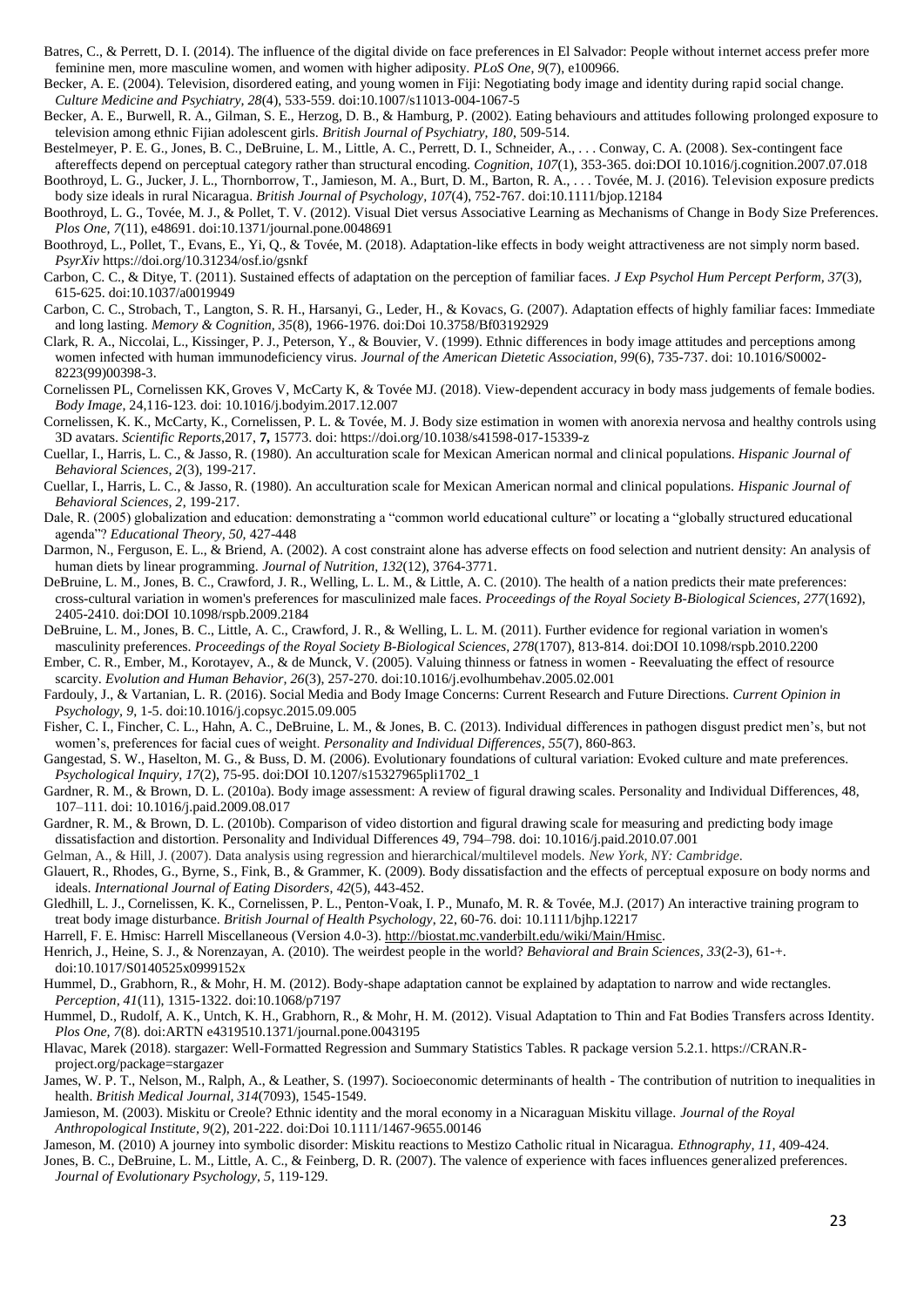- Jones, A. R., Tovée, M. J., Cutler, L. R., Parkinson, K. N., Ells, L. J., Araujo-Soares, V… Adams AJ. (2018). Development of the MapMe intervention body image scales of known weight status for 4–5 and 10–11 year old children*. Journal of Public Health* (in press). doi: 10.1093/pubmed/fdx129
- Jucker, J. L., Thornborrow, T., Beierholm, U., Burt, D. M., Barton, R. A., Evans, E. H., . . . Boothroyd, L. G. (2017). Nutritional status and the influence of TV consumption on female body size ideals in populations recently exposed to the media. *Scientific Reports*, *7*(1), 8438..

Kotler, D. P., & Grunfeld, C. (1995). Pathophysiology and treatment of the AIDS wasting syndrome. *AIDS Clin Rev*, 229-275.

- Lee, A. J., Brooks, R. C., Potter, K. J., & Zietsch, B. P. (2015). Pathogen disgust sensitivity and resource scarcity are associated with mate preference for different waist-to-hip ratios, shoulder-to-hip ratios, and body mass index. *Evolution and Human Behavior*, *36*(6), 480-488.
- Little, A. C., & Apicella, C. L. (2016). Face adaptation in an isolated population of African hunter-gatherers: Exposure influences perception of other-ethnicity faces more than own-ethnicity faces. *Psychonomic Bulletin & Review, 23*(2), 439-444. doi:10.3758/s13423-015-0919-z
- Little, A. C., Apicella, C. L., & Marlowe, F. W. (2007). Preferences for symmetry in human faces in two cultures: data from the UK and the Hadza, an isolated group of hunter-gatherers. *Proceedings of the Royal Society B: Biological Sciences*, *274*(1629), 3113-3117.
- Lüdecke D (2019). *sjPlot: Data Visualization for Statistics in Social Science*. doi: 10.5281/zenodo.1308157 (URL:

http://doi.org/10.5281/zenodo.1308157), R package version 2.7.0.

- Marcinkowska, U. M., Rantala, M. J., Lee, A. J., Kozlov, M. V., Aavik, T., Cai, H., ... & Onyishi, I. E. (2019). Women's preferences for men's facial masculinity are strongest under favorable ecological conditions. *Scientific reports*, *9*(1), 3387.
- Marlowe, F., & Wetsman, A. (2001). Preferred waist-to-hip ratio and ecology. *Personality and Individual Differences*, *30*(3), 481-489.
- Mo, J. J. Y., Cheung, K. W. K., Gledhill, L. J., Pollet, T. V., Boothroyd, L. G., & Tovée, M. J. (2014). Perceptions of Female Body Size and Shape in China, Hong Kong, and the United Kingdom. *Cross-Cultural Research, 48*(1), 78-103. doi:10.1177/1069397113510272
- Mvo, Z., Dick, J., & Steyn, K. (1999). Perceptions of overweight African women about acceptable body size of women and children. *Curationis, 22*(2), 27-31.
- Prentice, A., & Jebb, S. (2004). Energy intake/physical activity interactions in the homeostasis of body weight regulation. *Nutrition reviews*, *62*(suppl\_2), S98-S104.
- R Development Core Team. R: A Language and Environment for Statistical Computing. Vienna, Austria: R Foundation for Statistical Computing.
- Rhodes, G., Jeffery, L., Clifford, C. W. G., & Leopold, D. A. (2007). The timecourse of higher-level face aftereffects. *Vision Research, 47*(17), 2291-2296. doi:10.1016/j.visres.2007.05.012
- Rhodes, G., Jeffery, L., Watson, T. L., Clifford, C. W. G., & Nakayama, K. (2003). Fitting the mind to the world: Face adaptation and attractiveness aftereffects. *Psychological Science, 14*(6), 558-566. doi:10.1046/j.0956-7976.2003.psci\_1465.x
- Scott, I. M., Clark, A. P., Josephson, S. C., Boyette, A. H., Cuthill, I. C., Fried, R. L., ... & Honey, P. L. (2014). Human preferences for sexually dimorphic faces may be evolutionarily novel. *Proceedings of the National Academy of Sciences*, *111*(40), 14388-14393.
- Sorokowski, P., & Sorokowska, A. (2012). Judgments of sexual attractiveness: A study of the Yali tribe in Papua. *Archives of Sexual*
- *Behavior*, *41*(5), 1209-1218. Spring, J. (2012) *Deculturization and the Struggle for Equality: A Brief History of the Education of Dominated Cultures in the United States*. McGraw-Hill
- Stephen, I. D., Bickersteth, C., Mond, J., Stevenson, R. J., & Brooks, K. R. (2016). No Effect of Featural Attention on Body Size Aftereffects. *Front Psychol, 7*. doi:ARTN 1223.10.3389/fpsyg.2016.01223
- Stephen, I. D., & Perera, A. T. M. (2014). Judging the differences between women's attractiveness and health: Is there really a difference between judgments made by men and women? *Body Image, 11*(2), 183-186. doi:10.1016/j.bodyim.2013.11.007
- Stice, E., Spangler, D., & Agras, W. S. (2001). Exposure to media-portrayed thin-ideal images adversely affects vulnerable girls: A longitudinal experiment. *Journal of Social and Clinical Psychology, 20*(3), 270-288.
- Sturman, D., Stephen, I. D., Mond, J., Stevenson, R. J., & Brooks, K. R. (2017). Independent Aftereffects of Fat and Muscle: Implications for neural encoding, body space representation, and body image disturbance. *Scientific reports*, *7*, 40392.
- Suinn, R. M., Ahuna, C., & Khoo, G. (1992). The Suinn-Lew Asian self-identity acculturation scale: Concurrent and factorial validation. *Educational and Psychological Measurement, 52*(4), 1041-1046.
- Suinn, R. M., Rickard-Figueroa, K., Lew, S., & Vigil, P. (1987). The Suinn-Lew Asian self-identity acculturation scale: An initial report. *Educational and Psychological Measurement, 47*(2), 401-407.
- Suinn, R. M., Rickardfigueroa, K., Lew, S., & Vigil, P. (1987). The Suinn-Lew Asian Self-Identity Acculturation Scale an Initial Report. *Educational and Psychological Measurement, 47*(2), 401-407. doi:Doi 10.1177/0013164487472012
- Swami, V., Frederick, D. A., Aavik, T., Alcalay, L., Allik, J., Anderson, D., . . . Zivcic-Becirevic, I. (2010). The Attractive Female Body Weight and Female Body Dissatisfaction in 26 Countries Across 10 World Regions: Results of the International Body Project I. *Personality and Social Psychology Bulletin, 36*(3), 309-325. doi:Doi 10.1177/0146167209359702
- Swami V, Stieger S, Harris AS, Nader IW, Pietschnig J, Voracek M & Tovée MJ. (2012). Further investigation of the validity and reliability of the Photographic Figure Rating Scale for body image assessment. *Journal of Personality Assessment* 2012, 94(4), 404-409. doi: 10.1080/00223891.2012.660293.
- Swami, V., & Tovée, M. J. (2006). Does hunger influence judgments of female physical attractiveness? *British Journal of Psychology, 97*, 353-363. doi:Doi 10.1348/000712605x80713
- Swami, V., & Tovée, M. J. (2007). Perceptions of female body weight and shape among indigenous and urban Europeans. *Scandinavian Journal of Psychology, 48*(1), 43-50. doi:DOI 10.1111/j.1467-9450.2006.00526.x
- Swami, V. & Tovée, M.J. (2013) Resource security impacts men's female breast size preferences. *PLoS ONE,* 8, e57623. DOI: 10.1371/journal.pone.0057623
- Thornborrow, T., Jucker, J. L., Boothroyd, L. G., & Tovée, M. J. (2018). Investigating the link between television viewing and men's preferences for female body size and shape in rural Nicaragua. *Evolution and Human Behavior*. *39,* 538-546. DOI: 0.1016/j.evolhumbehav.2018.05.005
- Tovée, M. J., Maisey, D. S., Emery, J. L., & Cornelissen, P. L. (1999). Visual cues to female physical attractiveness. *Proceedings of the Royal Society of London. Series B: Biological Sciences, 266*(1415), 211-218.
- Tovée, M. J., Reinhardt, S., Emery, J. L., & Cornelissen, P. L. (1998). Optimum body-mass index and maximum sexual attractiveness. *The Lancet, 352*(9127), 548.
- Tovée, M. J., Taylor, J. & Cornelissen, P. L. (2017). Can we believe judgements of human physical attractiveness? *Evolution & Human Behavior*, **38,** 235-240. doi: 10.1016/j.evolhumbehav.2016.10.005
- Tovée, M. J., Swami, V., Furnham, A., & Mangalparsad, R. (2006). Changing perceptions of attractiveness as observers are exposed to a different culture. *Evolution and Human Behavior, 27*(6), 443-456. doi:10.1016/j.evolhumbehav.2006.05.004
- Voracek, M., & Fisher, M. L. (2002). Shapely centrefolds? Temporal change in body measures: trend analysis. *British Medical Journal, 325*(7378), 1447-1448. doi:DOI 10.1136/bmj.325.7378.1447